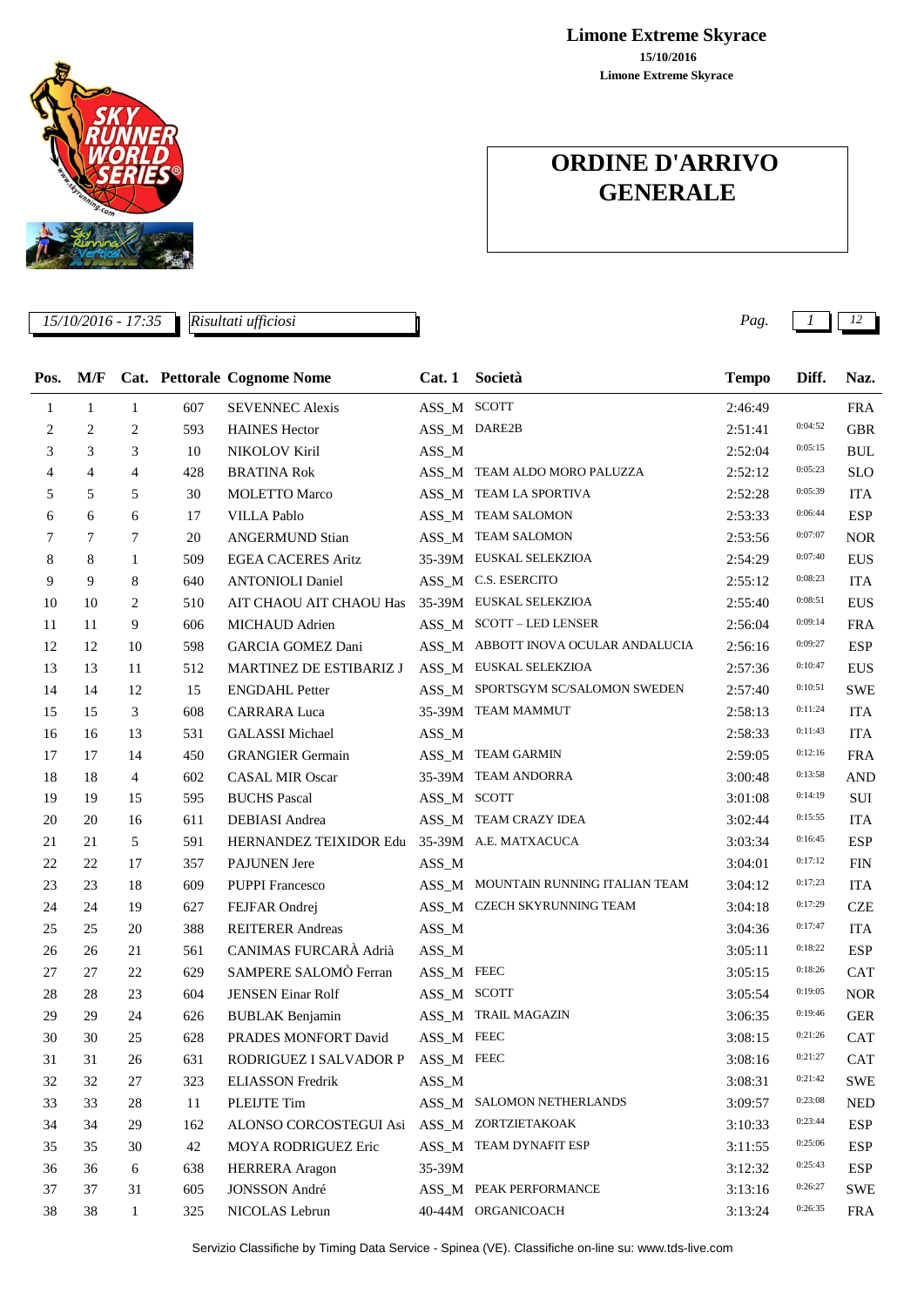| Pos.   | M/F |                |                | Cat. Pettorale Cognome Nome | Cat.1        | Società                               | <b>Tempo</b> | Diff.   | Naz.       |
|--------|-----|----------------|----------------|-----------------------------|--------------|---------------------------------------|--------------|---------|------------|
| 39     | 39  | 32             | 402            | <b>MODENA</b> Christian     |              | ASS_M NEW BALANCE - TEAM MUD AND SNOW | 3:13:31      | 0:26:42 | <b>ITA</b> |
| 40     | 40  | 33             | 594            | ARROYO MAZORRA Diego        |              | ASS_M A.E. MATXACUCA                  | 3:14:23      | 0:27:34 | <b>ESP</b> |
| 41     | 41  | 7              | 632            | PUJOL GARCIA Albert         | 35-39M FEEC  |                                       | 3:15:30      | 0:28:41 | <b>CAT</b> |
| 42     | 42  | 34             | 197            | <b>INDGAARD</b> Jo Forseth  | $ASS\_M$     |                                       | 3:16:02      | 0:29:13 | <b>NOR</b> |
| 43     | 43  | 2              | 39             | <b>KONRAD Lex</b>           |              | 40-44M TEAM DYNAFIT GER               | 3:16:26      | 0:29:36 | <b>GER</b> |
| 44     | 44  | 35             | 235            | VAN NOORDEN Huub            |              | ASS_M TEAM SCARABEE                   | 3:16:37      | 0:29:48 | <b>NED</b> |
| 45     | 45  | 3              | 136            | <b>HAAHEIM Lars Olaf</b>    | 40-44M       |                                       | 3:17:14      | 0:30:25 | <b>NOR</b> |
| 46     | 1   | $\mathbf{1}$   | F <sub>3</sub> | <b>KIMMEL Megan</b>         | 35-39F ASICS |                                       | 3:17:35      | 0:30:46 | <b>USA</b> |
| 47     | 46  | 36             | 506            | LAUTERBACH Christoph        | $ASS\_M$     |                                       | 3:18:08      | 0:31:19 | <b>GER</b> |
| 48     | 2   | $\mathbf{1}$   | F1             | ORGUE Laura                 |              | ASS_F TEAM SALOMON                    | 3:18:42      | 0:31:53 | <b>ESP</b> |
| 49     | 47  | 8              | 125            | <b>MINGO Markus</b>         | 35-39M       |                                       | 3:19:04      | 0:32:15 | <b>GER</b> |
| 50     | 3   | 2              | F122           | LAFAYE Céline               |              | 35-39F OPTISPORT                      | 3:19:22      | 0:32:32 | <b>FRA</b> |
| 51     | 48  | 37             | 322            | <b>SIMONIN Nicolas</b>      | ASS_M        |                                       | 3:19:40      | 0:32:51 | <b>SWE</b> |
| 52     | 49  | 38             | 76             | <b>FORCONI</b> Giacomo      | $ASS\_M$     |                                       | 3:19:53      | 0:33:04 | <b>ITA</b> |
| 53     | 4   | 1              | F121           | <b>CHAVEROT</b> Caroline    | 40-44F HOKA  |                                       | 3:20:03      | 0:33:14 | <b>FRA</b> |
| 54     | 5   | 3              | F633           | DEBATS Ragna Cathelijne     | 35-39F FEEC  |                                       | 3:20:47      | 0:33:58 | <b>CAT</b> |
| 55     | 50  | 39             | 293            | <b>STEINER Simon</b>        | $ASS\_M$     |                                       | 3:21:28      | 0:34:39 | <b>AUT</b> |
| 56     | 51  | 40             | 71             | <b>TOCKNER Andreas</b>      | $ASS\_M$     |                                       | 3:21:50      | 0:35:01 | <b>AUT</b> |
| 57     | 52  | 41             | 554            | <b>MONSSEN Ketil</b>        | $ASS\_M$     |                                       | 3:24:14      | 0:37:25 | <b>NOR</b> |
| 58     | 53  | 42             | 331            | <b>NOVAK David</b>          | $ASS\_M$     |                                       | 3:24:40      | 0:37:51 | <b>CZE</b> |
| 59     | 6   | 2              | F117           | MERTOVA Michaela            | 40-44F       | CZECH SKYRUNNING TEAM                 | 3:25:04      | 0:38:15 | <b>CZE</b> |
| 60     | 54  | 9              | 67             | <b>GAERTNER Lukas</b>       |              | 35-39M LTV BAWAG/PSK KOEFLACH         | 3:25:10      | 0:38:21 | <b>AUT</b> |
| 61     | 7   | 2              | F120           | <b>CHOLLET</b> Maya         | $ASS_F$      | STADE GENEVE MIZUNO TEAM              | 3:25:56      | 0:39:07 | SUI        |
| 62     | 8   | 3              | F86            | <b>GERARDI Hillary</b>      |              | ASS_F COUREURS DU MONDE EN ISÈRE      | 3:26:23      | 0:39:34 | <b>USA</b> |
| 63     | 55  | 43             | 231            | VAN DIJK Michel             | ASS_M        |                                       | 3:26:48      | 0:39:59 | <b>NED</b> |
| 64     | 9   | $\overline{4}$ | F93            | <b>ADERS Hilde</b>          | $ASS_F$      | TEAM MIZUNO NORWAYS                   | 3:28:59      | 0:42:10 | <b>NOR</b> |
| 65     | 56  | 10             | 101            | <b>VIVES BOSCH Sintu</b>    |              | 35-39M SOLDEU ESQUI CLUB              | 3:29:30      | 0:42:41 | <b>AND</b> |
| 66     | 57  | 44             | 21             | <b>AARVIK Stian</b>         |              | ASS_M TEAM SALOMON                    | 3:31:45      | 0:44:56 | <b>NOR</b> |
| 67     | 58  | 45             | 18             | <b>STEINER Micha</b>        |              | ASS_M TEAM SALOMON                    | 3:31:45      | 0:44:56 | $\rm SUI$  |
| 68     | 59  | 46             | 540            | <b>JEKER David</b>          |              | ASS_M WAA - LOOK MONTAGNE             | 3:31:46      | 0:44:57 | CAN        |
| 69     | 60  | 47             | 225            | VAN DER ZON Peter           |              | ASS_M BTK TRAILTEAM                   | 3:31:59      | 0:45:10 | <b>NED</b> |
| 70     | 10  | 5              | F2             | <b>KASPERSEN Yngvild</b>    |              | ASS_F TEAM SALOMON                    | 3:32:50      | 0:46:01 | <b>NOR</b> |
| 71     | 61  | 48             | 363            | <b>BENOÎT</b> Guex          | $ASS\_M$     |                                       | 3:33:06      | 0:46:17 | SUI        |
| 72     | 62  | 49             | 34             | QUEMERE Tao                 |              | ASS_M LA SPORTIVA                     | 3:33:15      | 0:46:26 | <b>FRA</b> |
| 73     | 63  | 11             | 40             | <b>MATTHIAS Dippacher</b>   |              | 35-39M TEAM DYNAFIT GER               | 3:33:19      | 0:46:30 | <b>GER</b> |
| 74     | 64  | $\mathbf{1}$   | 338            | PHILIPP Anton               |              | 45-49M TV KEMPTEN                     | 3:33:19      | 0:46:30 | <b>GER</b> |
| 75     | 11  | 6              | F126           | MOLIST CODINA Marta         | ASS_F FEEC   |                                       | 3:33:29      | 0:46:40 | <b>CAT</b> |
| 76     | 65  | 50             | 106            | KOKOŠEK Oldřich             | $ASS\_M$     |                                       | 3:33:36      | 0:46:47 | <b>CZE</b> |
| 77     | 66  | 51             | 345            | PASSERINI Giordano          | $ASS\_M$     |                                       | 3:34:03      | 0:47:14 | <b>ITA</b> |
| $78\,$ | 67  | 52             | 353            | FABIANO Roccabruna          | $ASS\_M$     |                                       | 3:34:35      | 0:47:46 | <b>ITA</b> |
| 79     | 68  | 53             | 266            | <b>BASTIAN Reichart</b>     | $ASS\_M$     |                                       | 3:35:27      | 0:48:38 | <b>GER</b> |
| 80     | 69  | 12             | 37             | <b>GEISLER Michael</b>      |              | 35-39M TEAM DYNAFIT AUT               | 3:35:35      | 0:48:46 | <b>AUT</b> |
| 81     | 70  | 4              | 369            | <b>LAZZARI</b> Domenico     | 40-44M       |                                       | 3:36:18      | 0:49:29 | <b>ITA</b> |
| 82     | 71  | 54             | 373            | DELLI ZOTTI Massimo         |              | ASS_M TEAM SKY FRIUL - 20'FIT         | 3:36:35      | 0:49:46 | <b>ITA</b> |
| 83     | 72  | 5              | 297            | SHIRKHANI Davood            | 40-44M       |                                       | 3:36:57      | 0:50:08 | IRI        |
| 84     | 12  | 7              | F123           | <b>CHIRON</b> Celia         | $ASS_F$      | TEAM OPTISPORT UGLOW                  | 3:37:37      | 0:50:48 | <b>FRA</b> |
| 85     | 73  | 55             | 149            | <b>MELCHIORI</b> Mattia     | $ASS\_M$     |                                       | 3:37:49      | 0:51:00 | <b>ITA</b> |
| 86     | 74  | 2              | 212            | <b>BONGOM Bjorn Harald</b>  |              | 45-49M VAREGG FLERIDRETT              | 3:38:27      | 0:51:38 | <b>NOR</b> |
| $87\,$ | 13  | 4              | F91            | SOLA DE MIGUEL Laura        |              | 35-39F LURBEL LIKE SPORT              | 3:38:48      | 0:51:59 | <b>ESP</b> |
| $88\,$ | 75  | 56             | 366            | <b>ARNAUD Barbe</b>         | $ASS\_M$     |                                       | 3:39:11      | 0:52:22 | <b>FRA</b> |
| 89     | 76  | 57             | 196            | <b>CAMILLI Alessio</b>      | $ASS\_M$     |                                       | 3:39:39      | 0:52:50 | <b>ITA</b> |
|        |     |                |                |                             |              |                                       |              |         |            |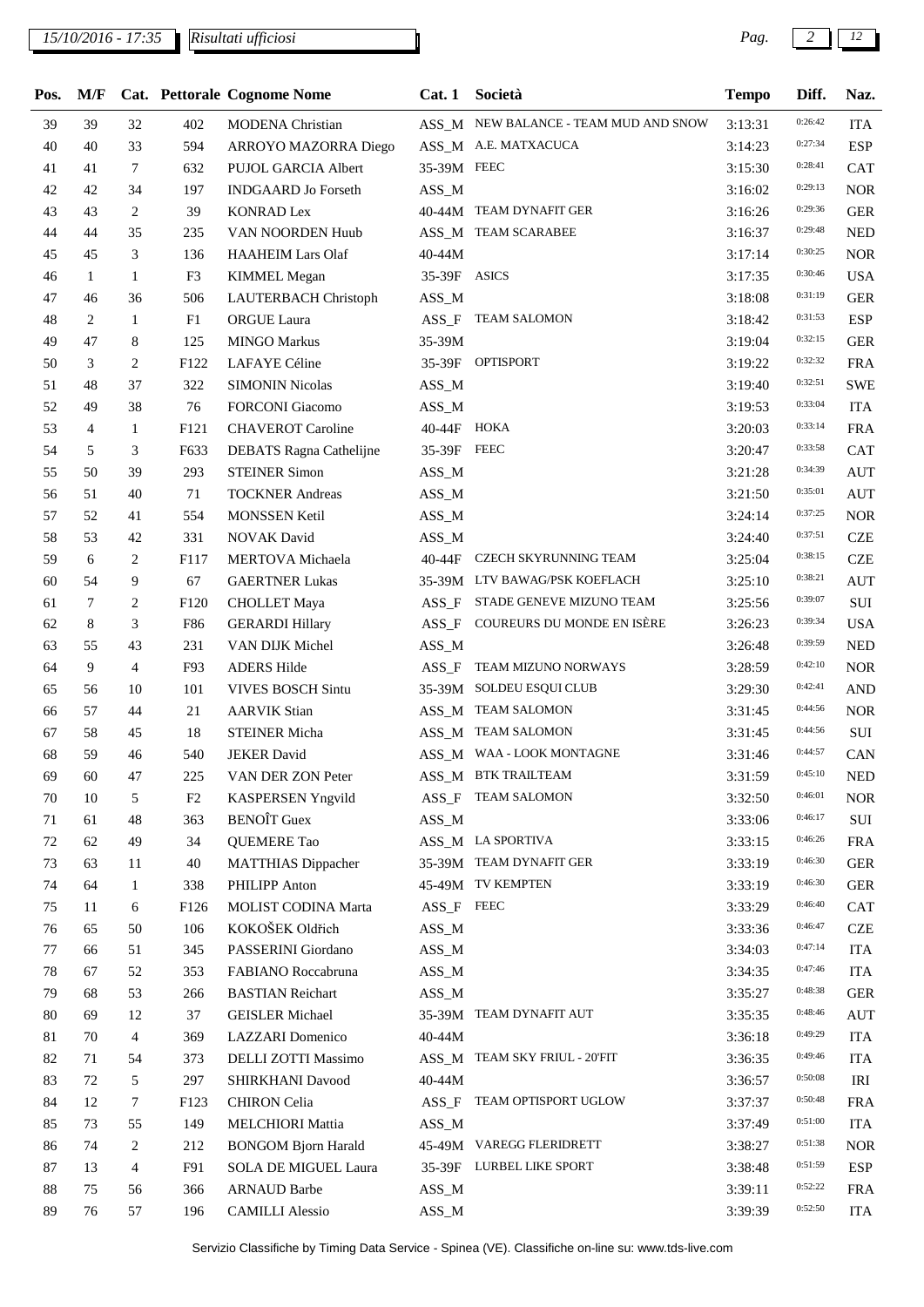| Pos. | M/F |                |            | Cat. Pettorale Cognome Nome  | Cat.1      | Società                               | <b>Tempo</b> | Diff.   | Naz.       |
|------|-----|----------------|------------|------------------------------|------------|---------------------------------------|--------------|---------|------------|
| 90   | 77  | 6              | 599        | <b>MAINO</b> Andrea          |            | 40-44M SCI CAI SCHIO                  | 3:40:15      | 0:53:26 | <b>ITA</b> |
| 91   | 78  | $\tau$         | 342        | <b>TANARA</b> Francesco      | 40-44M     |                                       | 3:40:15      | 0:53:26 | <b>ITA</b> |
| 92   | 14  | 8              | F118       | AVILES CASTANO Sheila        |            | ASS_F A.E. MATXACUCA                  | 3:40:37      | 0:53:48 | <b>ESP</b> |
| 93   | 15  | 9              | F103       | EL KOTT HELANDER Lina        | $ASS_F$    | SPORTSGYM SC                          | 3:41:08      | 0:54:19 | <b>SWE</b> |
| 94   | 79  | 58             | 234        | <b>ADAN</b> Erwin            | $ASS\_M$   |                                       | 3:41:46      | 0:54:56 | <b>NED</b> |
| 95   | 80  | 3              | 296        | <b>TOMASONI</b> Stefano      | 45-49M     |                                       | 3:42:09      | 0:55:20 | <b>ITA</b> |
| 96   | 81  | 59             | 144        | <b>LONGHI Matteo</b>         |            | ASS_M VALETUDO SKYRUNNING ITALIA      | 3:43:02      | 0:56:13 | <b>ITA</b> |
| 97   | 82  | 60             | 107        | <b>BERTÒ</b> Samuele         | $ASS\_M$   |                                       | 3:43:27      | 0:56:38 | <b>ITA</b> |
| 98   | 83  | 13             | 390        | <b>VERDUIJN Bjorn</b>        | 35-39M     |                                       | 3:43:37      | 0:56:48 | <b>NED</b> |
| 99   | 84  | 61             | 365        | THIERRY Marchon              | $ASS\_M$   |                                       | 3:43:53      | 0:57:04 | $\rm SUI$  |
| 100  | 85  | $\mathbf{1}$   | 551        | <b>LONGHI Roberto</b>        | 60-99M     |                                       | 3:43:54      | 0:57:05 | <b>ITA</b> |
| 101  | 86  | 62             | 497        | <b>MARCONI</b> Stefano       | $ASS\_M$   |                                       | 3:43:59      | 0:57:10 | <b>ITA</b> |
| 102  | 87  | 63             | 230        | VAN DIJK Stefan              | $ASS\_M$   |                                       | 3:44:04      | 0:57:15 | <b>NED</b> |
| 103  | 88  | 64             | 309        | <b>CHLOUPEK Adam</b>         |            | ASS_M CZECH SKYRUNNING TEAM           | 3:44:24      | 0:57:34 | <b>CZE</b> |
| 104  | 16  | 5              | F96        | <b>FELDERER Annelise</b>     | 35-39F     |                                       | 3:44:26      | 0:57:37 | <b>ITA</b> |
| 105  | 17  | 10             | F75        | <b>STAVER Tuva Toftdahl</b>  | $ASS_F$    |                                       | 3:44:57      | 0:58:08 | <b>NOR</b> |
| 106  | 89  | 8              | 473        | NICOLODI Marco               | 40-44M     |                                       | 3:45:03      | 0:58:14 | <b>ITA</b> |
| 107  | 90  | 65             | 187        | VALLARSA Ivan                | ASS_M      |                                       | 3:45:06      | 0:58:17 | <b>ITA</b> |
| 108  | 18  | 11             | F102       | EL KOTT HELANDER Sanna       | $ASS_F$    | SPORTSGYM SC                          | 3:45:14      | 0:58:25 | <b>SWE</b> |
| 109  | 91  | 14             | 146        | PILONI Paolo                 |            | 35-39M OSA VALMADRERA                 | 3:45:29      | 0:58:40 | <b>ITA</b> |
| 110  | 92  | 9              | 445        | <b>ANDREOLLI Lorenzo</b>     | 40-44M     |                                       | 3:45:40      | 0:58:51 | <b>ITA</b> |
| 111  | 93  | $\overline{4}$ | 92         | ZACCHEO Andrea               | 45-49M     |                                       | 3:46:13      | 0:59:24 | <b>ITA</b> |
| 112  | 19  | 3              | F130       | DOMINGUEZ AZPELETA Nu        | 40-44F     |                                       | 3:46:49      | 1:00:00 | <b>ESP</b> |
| 113  | 94  | 66             | 315        | <b>BAIKASHEV Shyngys</b>     |            | ASS_M FEDERATION SKYRUNNING OF KAZAKH | 3:47:00      | 1:00:11 | <b>KAZ</b> |
| 114  | 95  | 67             | 223        | <b>GERRIT JAN Kastenberg</b> | ASS_M      |                                       | 3:47:30      | 1:00:41 | <b>NED</b> |
| 115  | 96  | 68             | 95         | <b>BENVENUTI Fabio</b>       |            | ASS M VALETUDO SKYRUNNING ITALIA      | 3:49:13      | 1:02:24 | <b>ITA</b> |
| 116  | 97  | 69             | 33         | <b>VARESCO Christian</b>     |            | ASS_M TEAM LA SPORTIVA                | 3:49:47      | 1:02:58 | <b>ITA</b> |
| 117  | 98  | 70             | 582        | <b>ECCHER Mattia</b>         | $ASS\_M$   |                                       | 3:50:08      | 1:03:19 | <b>ITA</b> |
| 118  | 99  | 71             | 304        | <b>GIRELLI Manuel</b>        | $ASS\_M$   |                                       | 3:51:14      | 1:04:25 | <b>ITA</b> |
| 119  | 100 | 72             | 630        | TRASSERRA PUJOL Marc         | ASS_M FEEC |                                       | 3:51:42      | 1:04:53 | CAT        |
| 120  | 20  | 4              | F119       | LOBERA GRAU Paloma           |            | 40-44F A.E. MATXACUCA                 | 3:52:01      | 1:05:12 | <b>ESP</b> |
| 121  | 21  | 6              | <b>F80</b> | <b>QUINN Najeeby</b>         | 35-39F     |                                       | 3:52:36      | 1:05:47 | <b>USA</b> |
| 122  | 101 | 73             | 600        | <b>SCHAFFENRATH Lukas</b>    |            | ASS_M SPORTALPEN                      | 3:53:14      | 1:06:25 | <b>AUT</b> |
| 123  | 102 | 5              | 545        | <b>ANGELI Adriano</b>        | 45-49M     |                                       | 3:53:30      | 1:06:41 | <b>ITA</b> |
| 124  | 103 | 15             | 219        | <b>DOLCINI Daris</b>         | 35-39M     |                                       | 3:53:33      | 1:06:43 | <b>ITA</b> |
| 125  | 22  | 12             | F100       | ZORROZA IRIONDO Maria        |            | ASS_F EUSKAL SELEKZIOA                | 3:53:37      | 1:06:48 | <b>EUS</b> |
| 126  | 104 | 74             | 63         | HOCHHOLZER Wolfgang          | ASS_M      |                                       | 3:53:44      | 1:06:55 | <b>GER</b> |
| 127  | 105 | 6              | 486        | PLANOETSCHER Markus          | 45-49M     |                                       | 3:54:21      | 1:07:32 | <b>ITA</b> |
| 128  | 23  | 7              | F11        | KOTKA Mimmi                  |            | 35-39F SALOMON RUNNING SWEDEN         | 3:55:01      | 1:08:12 | <b>SWE</b> |
| 129  | 106 | 10             | 589        | <b>MERLI</b> Igor            | 40-44M     |                                       | 3:55:02      | 1:08:13 | <b>ITA</b> |
| 130  | 24  | 5              | F101       | POMARE Deborah               | 40-44F     |                                       | 3:55:23      | 1:08:34 | <b>ITA</b> |
| 131  | 107 | 75             | 276        | ALFARO VILCHEZ Guillermo     | $ASS\_M$   |                                       | 3:55:35      | 1:08:46 | <b>ESP</b> |
| 132  | 108 | 16             | 108        | <b>PERLI Matteo</b>          | 35-39M     |                                       | 3:55:40      | 1:08:51 | <b>ITA</b> |
| 133  | 109 | 76             | 413        | <b>BUSETTINI</b> Alessio     | $ASS\_M$   |                                       | 3:56:00      | 1:09:11 | <b>ITA</b> |
| 134  | 25  | 1              | F116       | <b>THALER Edeltraud</b>      | 50-54F     |                                       | 3:56:59      | 1:10:09 | <b>ITA</b> |
| 135  | 110 | 17             | 122        | <b>BORELLA Yanez</b>         | 35-39M     |                                       | 3:57:06      | 1:10:16 | <b>ITA</b> |
| 136  | 111 | 77             | 344        | <b>DETAVERNIER</b> Arne      | $ASS\_M$   |                                       | 3:57:36      | 1:10:47 | <b>BEL</b> |
| 137  | 112 | 11             | 132        | <b>KALANDER Jan</b>          | 40-44M     |                                       | 3:57:58      | 1:11:09 | <b>SWE</b> |
| 138  | 113 | 78             | 572        | <b>MCLEAN Chris</b>          | $ASS\_M$   |                                       | 3:58:04      | 1:11:15 | <b>GBR</b> |
| 139  | 114 | 79             | 172        | SCHÄFER Jan                  | $ASS\_M$   |                                       | 3:58:17      | 1:11:28 | <b>GER</b> |
| 140  | 115 | 18             | 526        | FRANZINI Michele             | 35-39M     |                                       | 3:58:23      | 1:11:34 | <b>ITA</b> |
|      |     |                |            |                              |            |                                       |              |         |            |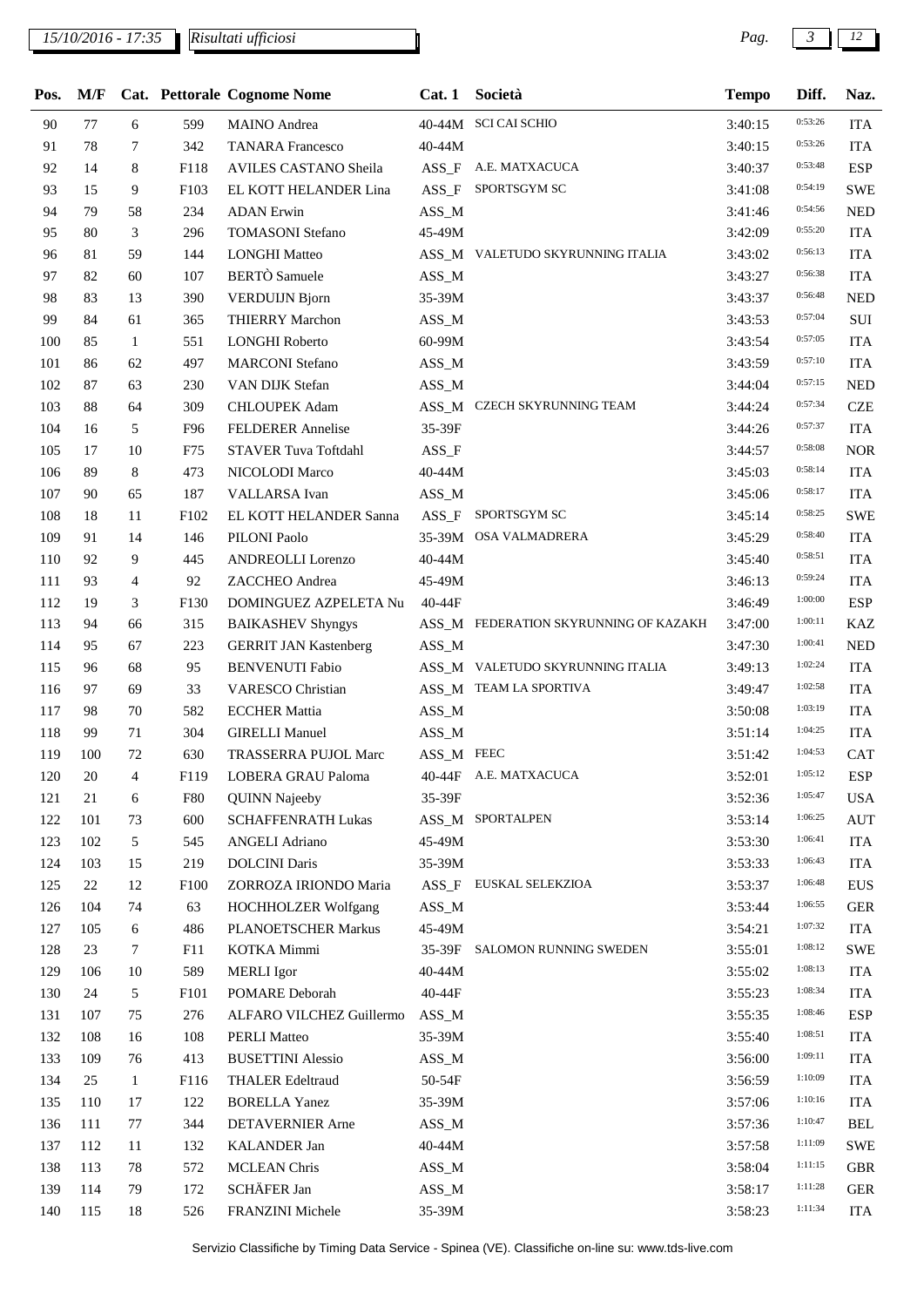## *15/10/2016 - 17:35 Pag. 4 12*

*Risultati ufficiosi*

| Pos. | M/F |        |                 | Cat. Pettorale Cognome Nome | Cat.1    | Società                       | <b>Tempo</b> | Diff.   | Naz.       |
|------|-----|--------|-----------------|-----------------------------|----------|-------------------------------|--------------|---------|------------|
| 141  | 116 | 19     | 47              | <b>LALLIER Sebastien</b>    | 35-39M   |                               | 3:58:26      | 1:11:37 | <b>FRA</b> |
| 142  | 117 | $\tau$ | 46              | <b>ENGELDINGER Fabrice</b>  | 45-49M   |                               | 3:58:26      | 1:11:37 | <b>FRA</b> |
| 143  | 118 | 80     | 437             | <b>BELLINA</b> Mattia       | $ASS\_M$ |                               | 3:58:37      | 1:11:48 | <b>ITA</b> |
| 144  | 119 | 1      | 89              | <b>COLOMBO</b> Giuseppe     | 50-54M   |                               | 3:58:47      | 1:11:57 | <b>ITA</b> |
| 145  | 120 | 8      | 153             | <b>BENEDETTI Maurizio</b>   | 45-49M   |                               | 3:59:14      | 1:12:25 | <b>ITA</b> |
| 146  | 121 | 20     | 548             | <b>MAIER Stefano</b>        | 35-39M   |                               | 3:59:51      | 1:13:02 | <b>ITA</b> |
| 147  | 122 | 81     | 277             | <b>GILARDONI</b> Oscar      |          | ASS_M BELLAGIO SKY TEAM       | 4:00:05      | 1:13:16 | <b>ITA</b> |
| 148  | 123 | 82     | 519             | <b>BRESCIANI Roberto</b>    | $ASS\_M$ |                               | 4:00:41      | 1:13:51 | <b>ITA</b> |
| 149  | 26  | 13     | F85             | <b>SCHIDE Katie</b>         | $ASS_F$  |                               | 4:00:47      | 1:13:58 | <b>USA</b> |
| 150  | 124 | 9      | 228             | <b>GEERDINK Björn</b>       |          | 45-49M MARATHON PIM MULIER    | 4:01:05      | 1:14:16 | <b>NED</b> |
| 151  | 125 | 83     | 588             | <b>GHEZZI Ruggero</b>       | $ASS\_M$ |                               | 4:01:33      | 1:14:44 | <b>ITA</b> |
| 152  | 126 | 84     | 398             | NITZ Thomas                 | $ASS\_M$ |                               | 4:01:33      | 1:14:44 | <b>ITA</b> |
| 153  | 127 | 10     | 229             | <b>GEERDINK Maykel</b>      |          | 45-49M MARATHON PIM MULIER    | 4:02:27      | 1:15:38 | <b>NED</b> |
| 154  | 128 | 12     | 383             | DI MEO Gianluca             |          | 40-44M TEAM MUD AND SNOW ASD  | 4:02:31      | 1:15:42 | <b>ITA</b> |
| 155  | 129 | 85     | 257             | ARIAS ALVAREZ Hugo          | $ASS\_M$ |                               | 4:02:39      | 1:15:50 | <b>ESP</b> |
| 156  | 130 | 21     | 102             | POMAROLLI Thomas            | 35-39M   |                               | 4:02:40      | 1:15:51 | <b>ITA</b> |
| 157  | 27  | 14     | F79             | <b>HAUSTREIS Stine</b>      |          | ASS_F LA SPORTIVA NORWAY      | 4:02:42      | 1:15:52 | <b>NOR</b> |
| 158  | 131 | 86     | 431             | <b>TRENTINI</b> Luciano     |          | ASS_M VIGOLANA EXTREME        | 4:02:50      | 1:16:01 | <b>ITA</b> |
| 159  | 132 | 13     | 13              | <b>BUIJCK Michel</b>        |          | 40-44M SALOMON NETHERLANDS    | 4:02:55      | 1:16:05 | <b>NED</b> |
| 160  | 133 | 22     | 396             | VAN HOOF Wout               | 35-39M   |                               | 4:03:11      | 1:16:22 | <b>NED</b> |
| 161  | 134 | 87     | 587             | <b>LEIS</b> Johannes        | $ASS\_M$ |                               | 4:03:30      | 1:16:41 | <b>AUT</b> |
| 162  | 135 | 88     | 275             | <b>BYSTRICKY Tomas</b>      | $ASS\_M$ |                               | 4:04:26      | 1:17:37 | <b>CZE</b> |
| 163  | 136 | 23     | 385             | CAPOSASSI Herbert           | 35-39M   |                               | 4:04:36      | 1:17:47 | <b>ITA</b> |
| 164  | 137 | 24     | 612             | <b>BONERA</b> Mattia        | 35-39M   |                               | 4:04:41      | 1:17:52 | <b>ITA</b> |
| 165  | 28  | 15     | F13             | <b>BUZZONI</b> Lisa         |          | ASS_F TEAM LA SPORTIVA        | 4:04:46      | 1:17:57 | <b>ITA</b> |
| 166  | 138 | 11     | 475             | LUCA Malacarne              | 45-49M   |                               | 4:05:11      | 1:18:21 | <b>ITA</b> |
| 167  | 139 | 25     | 507             | <b>LEKEUCHE</b> Andrea      | 35-39M   |                               | 4:06:10      | 1:19:21 | <b>ITA</b> |
| 168  | 140 | 14     | 477             | FOLCHINI Mauro              | 40-44M   |                               | 4:06:20      | 1:19:31 | <b>ITA</b> |
| 169  | 141 | 15     | 123             | <b>OMETTO</b> Gerolamo      | 40-44M   |                               | 4:06:21      | 1:19:32 | <b>ITA</b> |
| 170  | 142 | 12     | 360             | <b>BERTI Marco</b>          | 45-49M   |                               | 4:06:57      | 1:20:08 | <b>ITA</b> |
| 171  | 143 | 89     | 238             | DERKS Kaj                   |          | ASS_M TEAM ESPRIT MONTAGNE    | 4:07:00      | 1:20:11 | NED        |
| 172  | 144 | 26     | 424             | FRANZONI Davide             | 35-39M   |                               | 4:07:24      | 1:20:35 | <b>ITA</b> |
| 173  | 145 | 27     | 610             | DE GAETANO Riccardo         |          | 35-39M RUNNER'S WORLD         | 4:07:41      | 1:20:52 | <b>ITA</b> |
| 174  | 146 | 13     | 557             | <b>MASETTO</b> Sereno       | 45-49M   |                               | 4:08:00      | 1:21:11 | <b>ITA</b> |
| 175  | 147 | 90     | 488             | <b>PATELLI Matteo</b>       | $ASS\_M$ |                               | 4:08:05      | 1:21:16 | <b>ITA</b> |
| 176  | 148 | 16     | 415             | <b>MANES</b> Andrea         | 40-44M   |                               | 4:08:11      | 1:21:22 | <b>ITA</b> |
| 177  | 29  | 16     | F <sub>60</sub> | OCÉANE Boutarin             | $ASS_F$  |                               | 4:08:17      | 1:21:28 | <b>FRA</b> |
| 178  | 149 | 17     | 268             | <b>ANTONELLI Enrico</b>     | 40-44M   |                               | 4:08:23      | 1:21:34 | <b>ITA</b> |
| 179  | 150 | 91     | 349             | <b>VENTURA VIA Josep</b>    | $ASS\_M$ |                               | 4:08:27      | 1:21:38 | <b>ESP</b> |
| 180  | 151 | 92     | 529             | REGAZZONI Davide            |          | ASS_M CARVICO SKYRUNNING      | 4:09:00      | 1:22:11 | <b>ITA</b> |
| 181  | 30  | 17     | F110            | <b>CHIMERA Laura</b>        |          | ASS_F ASD RUNNING CLUB LATINA | 4:10:02      | 1:23:13 | <b>ITA</b> |
| 182  | 152 | 93     | 318             | <b>UEBEL</b> Steffen        | $ASS\_M$ |                               | 4:10:05      | 1:23:16 | <b>GER</b> |
| 183  | 153 | 18     | 124             | RANIA Andrea                | 40-44M   |                               | 4:10:27      | 1:23:38 | <b>ITA</b> |
| 184  | 31  | 8      | F49             | DELHEZ Jorien               | 35-39F   |                               | 4:10:56      | 1:24:07 | <b>NED</b> |
| 185  | 154 | 94     | 559             | <b>NEUWIRTH Matthias</b>    | $ASS\_M$ |                               | 4:11:06      | 1:24:17 | <b>GER</b> |
| 186  | 32  | 18     | F <sub>22</sub> | <b>MERL</b> Magdalena       | $ASS_F$  |                               | 4:11:14      | 1:24:25 | <b>AUT</b> |
| 187  | 155 | 95     | 70              | <b>BARTU</b> Adam           |          | ASS_M BOHUMIN                 | 4:11:34      | 1:24:45 | <b>CZE</b> |
| 188  | 156 | 96     | 78              | <b>LAMPA</b> Giorgio        | $ASS\_M$ |                               | 4:11:42      | 1:24:53 | <b>ITA</b> |
| 189  | 157 | 97     | 126             | <b>SCHMID Johannes</b>      | $ASS\_M$ |                               | 4:11:46      | 1:24:57 | <b>GER</b> |
| 190  | 158 | 98     | 535             | <b>GRECO</b> Alessandro     | $ASS\_M$ |                               | 4:12:00      | 1:25:11 | <b>ITA</b> |
| 191  | 33  | 19     | F72             | SHEPHERD Jo                 | $ASS_F$  |                               | 4:12:02      | 1:25:13 | <b>GBR</b> |
|      |     |        |                 |                             |          |                               |              |         |            |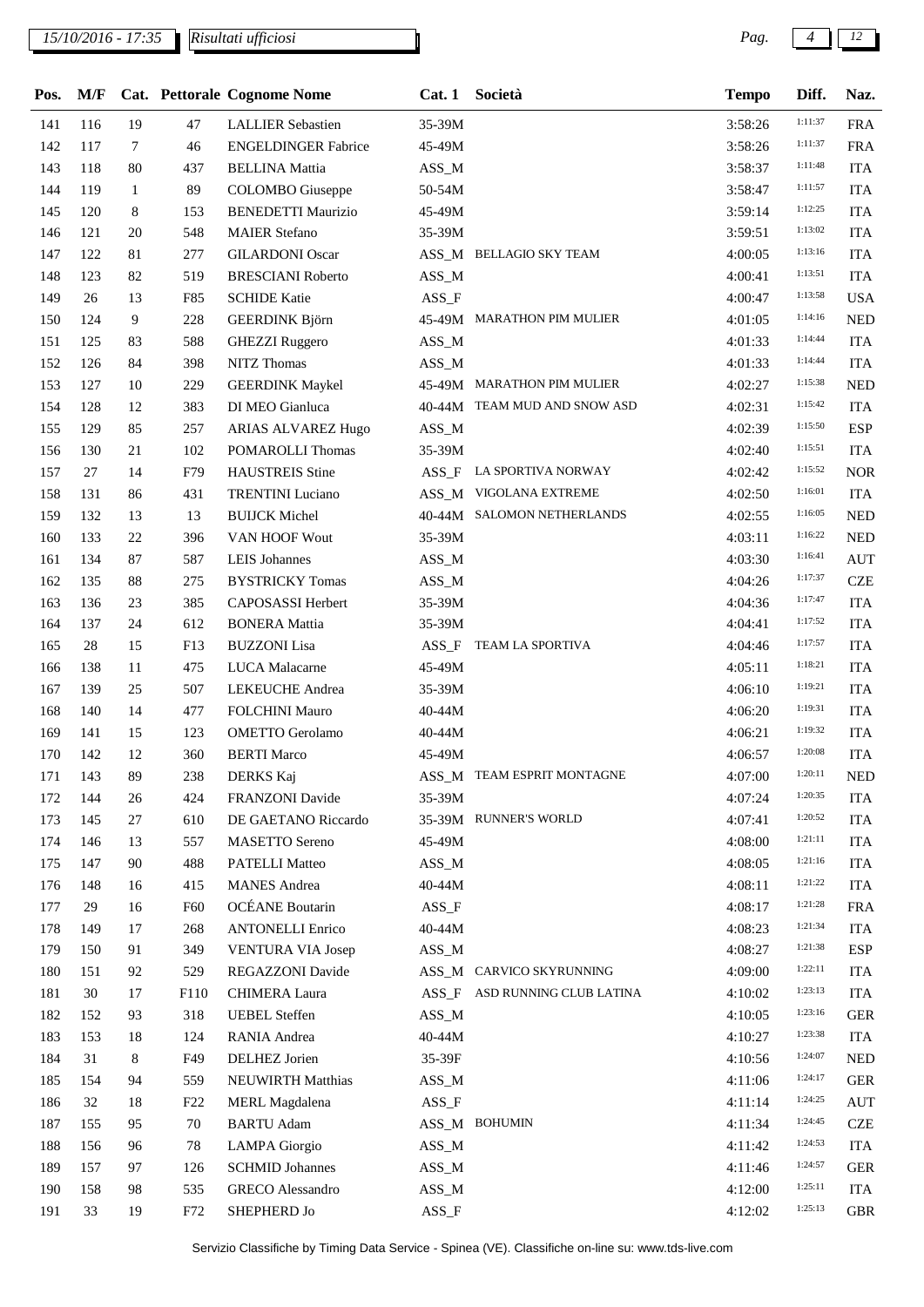## *15/10/2016 - 17:35 Pag. 5 12*

| Pos. | M/F |              |      | Cat. Pettorale Cognome Nome |          | Cat. 1 Società                     | <b>Tempo</b> | Diff.   | Naz.       |
|------|-----|--------------|------|-----------------------------|----------|------------------------------------|--------------|---------|------------|
| 192  | 159 | 19           | 222  | VAN DE REEP Jasper          | 40-44M   |                                    | 4:12:33      | 1:25:44 | <b>NED</b> |
| 193  | 160 | 99           | 12   | VAN DEN BROEKE Tim          |          | ASS_M SALOMON NETHERLANDS          | 4:15:55      | 1:29:06 | <b>NED</b> |
| 194  | 161 | 20           | 233  | <b>DUINKERKEN Ronnie</b>    |          | 40-44M TEAM RAIDLIGHT NL           | 4:16:38      | 1:29:49 | <b>NED</b> |
| 195  | 162 | $\mathbf{1}$ | 129  | <b>SCHOEPF Rudi</b>         |          | 55-59M RENNERCLUB VINSCHGAU        | 4:16:46      | 1:29:57 | <b>ITA</b> |
| 196  | 163 | 100          | 38   | <b>SEYR</b> Manuel          |          | ASS_M TEAM DYNAFIT AUT             | 4:17:03      | 1:30:14 | <b>AUT</b> |
| 197  | 164 | 14           | 464  | VAN DE CALSEIJDE Jeroen     | 45-49M   |                                    | 4:17:41      | 1:30:52 | <b>NED</b> |
| 198  | 165 | 21           | 218  | <b>ERSTAD Roger</b>         | 40-44M   |                                    | 4:17:54      | 1:31:05 | <b>NOR</b> |
| 199  | 166 | 22           | 343  | <b>SANTONI Marco</b>        | 40-44M   |                                    | 4:18:18      | 1:31:29 | <b>ITA</b> |
| 200  | 167 | 28           | 407  | <b>IPSEN Ole</b>            | 35-39M   |                                    | 4:18:33      | 1:31:44 | <b>GER</b> |
| 201  | 168 | 101          | 298  | <b>DUNN</b> Chris           | $ASS\_M$ |                                    | 4:19:00      | 1:32:11 | <b>NZL</b> |
| 202  | 169 | 15           | 478  | <b>NAVA Marco</b>           | 45-49M   |                                    | 4:19:16      | 1:32:27 | <b>ITA</b> |
| 203  | 34  | 1            | F115 | <b>HUBER</b> Angelica       | 55-59F   |                                    | 4:19:35      | 1:32:46 | <b>ITA</b> |
| 204  | 170 | 29           | 583  | <b>FONTANARI Flavio</b>     | 35-39M   |                                    | 4:19:53      | 1:33:04 | <b>ITA</b> |
| 205  | 171 | 30           | 300  | <b>VOGEL Timo</b>           | 35-39M   |                                    | 4:20:29      | 1:33:40 | <b>GER</b> |
| 206  | 172 | 31           | 232  | PLEIJSIER Roemer            | 35-39M   |                                    | 4:20:30      | 1:33:41 | <b>NED</b> |
| 207  | 173 | 32           | 387  | MÜLLER Flo                  | 35-39M   |                                    | 4:20:33      | 1:33:43 | <b>GER</b> |
| 208  | 174 | 33           | 543  | <b>GNUFFI Fabrizio</b>      | 35-39M   |                                    | 4:20:59      | 1:34:10 | <b>ITA</b> |
|      | 175 | 102          |      |                             |          |                                    |              | 1:34:23 | <b>ITA</b> |
| 209  | 176 | 23           | 397  | <b>BETTEGA</b> Michele      | $ASS\_M$ |                                    | 4:21:12      | 1:34:27 |            |
| 210  |     |              | 377  | <b>CONAWAY Jeff</b>         | 40-44M   |                                    | 4:21:16      | 1:35:21 | <b>USA</b> |
| 211  | 177 | 103          | 121  | HÖFLER Ramon                | $ASS\_M$ |                                    | 4:22:10      | 1:35:46 | $\rm SUI$  |
| 212  | 178 | 104          | 335  | <b>LANDRIEUX Edouard</b>    | $ASS\_M$ |                                    | 4:22:35      | 1:35:46 | <b>FRA</b> |
| 213  | 179 | 34           | 292  | <b>BIEGEL Markus</b>        | 35-39M   |                                    | 4:22:36      | 1:36:04 | <b>GER</b> |
| 214  | 180 | 105          | 538  | <b>COSTANTINO Giovanni</b>  | $ASS\_M$ |                                    | 4:22:53      |         | <b>ITA</b> |
| 215  | 181 | 35           | 556  | DEGIORGIO Ruben             | 35-39M   |                                    | 4:23:01      | 1:36:12 | <b>MLT</b> |
| 216  | 182 | 106          | 372  | PEDRONI Francesco           |          | ASS_M TEAM MUD AND SNOW ASD        | 4:23:32      | 1:36:43 | <b>ITA</b> |
| 217  | 183 | 24           | 282  | ROMANELLI Ivo               | 40-44M   |                                    | 4:23:44      | 1:36:55 | <b>ITA</b> |
| 218  | 184 | 2            | 474  | LIRA Giancarlo              | 50-54M   |                                    | 4:24:21      | 1:37:32 | <b>ITA</b> |
| 219  | 185 | 107          | 576  | <b>BALESTRI</b> Giovanni    |          | ASS_M TEAM MUD AND SNOW            | 4:24:21      | 1:37:32 | <b>ITA</b> |
| 220  | 186 | 2            | 563  | <b>MORELLI Daniele</b>      | 55-59M   |                                    | 4:24:45      | 1:37:56 | <b>ITA</b> |
| 221  | 187 | 108          | 584  | REGAZZONI Pietro            | $ASS\_M$ |                                    | 4:25:05      | 1:38:16 | <b>ITA</b> |
| 222  | 188 | 109          | 528  | <b>MERELLI</b> Gabriele     |          | ASS_M CARVICO SKYRUNNING           | 4:25:06      | 1:38:17 | <b>ITA</b> |
| 223  | 189 | 110          | 449  | <b>CARLI Matteo</b>         | $ASS\_M$ |                                    | 4:25:27      | 1:38:38 | <b>ITA</b> |
| 224  | 190 | 25           | 457  | FRANCESCHINI Luca           | 40-44M   |                                    | 4:25:28      | 1:38:39 | <b>ITA</b> |
| 225  | 191 | 3            | 578  | <b>CHINI</b> Andrea         | 55-59M   |                                    | 4:25:28      | 1:38:39 | <b>ITA</b> |
| 226  | 192 | 111          | 98   | <b>TORRESI Marco</b>        |          | ASS_M A.S.D TRAIL ADVENTURE MARCHE | 4:25:40      | 1:38:51 | <b>ITA</b> |
| 227  | 193 | 26           | 170  | <b>GHENSI Francesco</b>     | 40-44M   |                                    | 4:25:53      | 1:39:04 | <b>ITA</b> |
| 228  | 194 | 16           | 273  | SANGIORGIO Adrian           | 45-49M   |                                    | 4:27:05      | 1:40:16 | SUI        |
| 229  | 195 | 112          | 328  | <b>GUADAGNIN Francesco</b>  | $ASS\_M$ |                                    | 4:27:06      | 1:40:17 | <b>ITA</b> |
| 230  | 196 | 17           | 624  | <b>BRITTAIN</b> Andreas     | 45-49M   |                                    | 4:27:13      | 1:40:24 | <b>GER</b> |
| 231  | 197 | 4            | 286  | PFANZELT Uwe                | 55-59M   |                                    | 4:27:16      | 1:40:27 | <b>GER</b> |
| 232  | 35  | 6            | F68  | FRANZINI Silvia             | 40-44F   |                                    | 4:27:59      | 1:41:10 | ITA        |
| 233  | 198 | 113          | 392  | VAN DER KROGT Jonathan      | $ASS\_M$ |                                    | 4:28:56      | 1:42:07 | <b>NED</b> |
| 234  | 199 | 114          | 482  | PIAZZANO Mattia             | $ASS\_M$ |                                    | 4:29:21      | 1:42:32 | <b>ITA</b> |
| 235  | 200 | 115          | 175  | <b>WOJCIK Mathieu</b>       | $ASS\_M$ |                                    | 4:29:28      | 1:42:39 | <b>FRA</b> |
| 236  | 201 | 36           | 419  | <b>RYBERG</b> Sebastian     | 35-39M   |                                    | 4:29:50      | 1:43:01 | <b>SWE</b> |
| 237  | 202 | 116          | 577  | <b>BROILO</b> Ermanno       | $ASS\_M$ |                                    | 4:29:54      | 1:43:04 | <b>ITA</b> |
| 238  | 203 | 117          | 245  | <b>URBANSKY</b> Christopher | $ASS\_M$ |                                    | 4:29:59      | 1:43:10 | <b>GER</b> |
| 239  | 204 | 18           | 294  | <b>COLLE Adriano</b>        | 45-49M   |                                    | 4:30:26      | 1:43:37 | <b>ITA</b> |
| 240  | 205 | 27           | 154  | COSTA ARNAU Xavier          | 40-44M   |                                    | 4:30:38      | 1:43:49 | <b>ESP</b> |
| 241  | 206 | 19           | 152  | <b>BONOMELLI Alessandro</b> | 45-49M   |                                    | 4:30:45      | 1:43:56 | <b>ITA</b> |
| 242  | 207 | 37           | 617  | <b>BAKKER</b> Eelker        | 35-39M   |                                    | 4:31:12      | 1:44:23 | <b>NED</b> |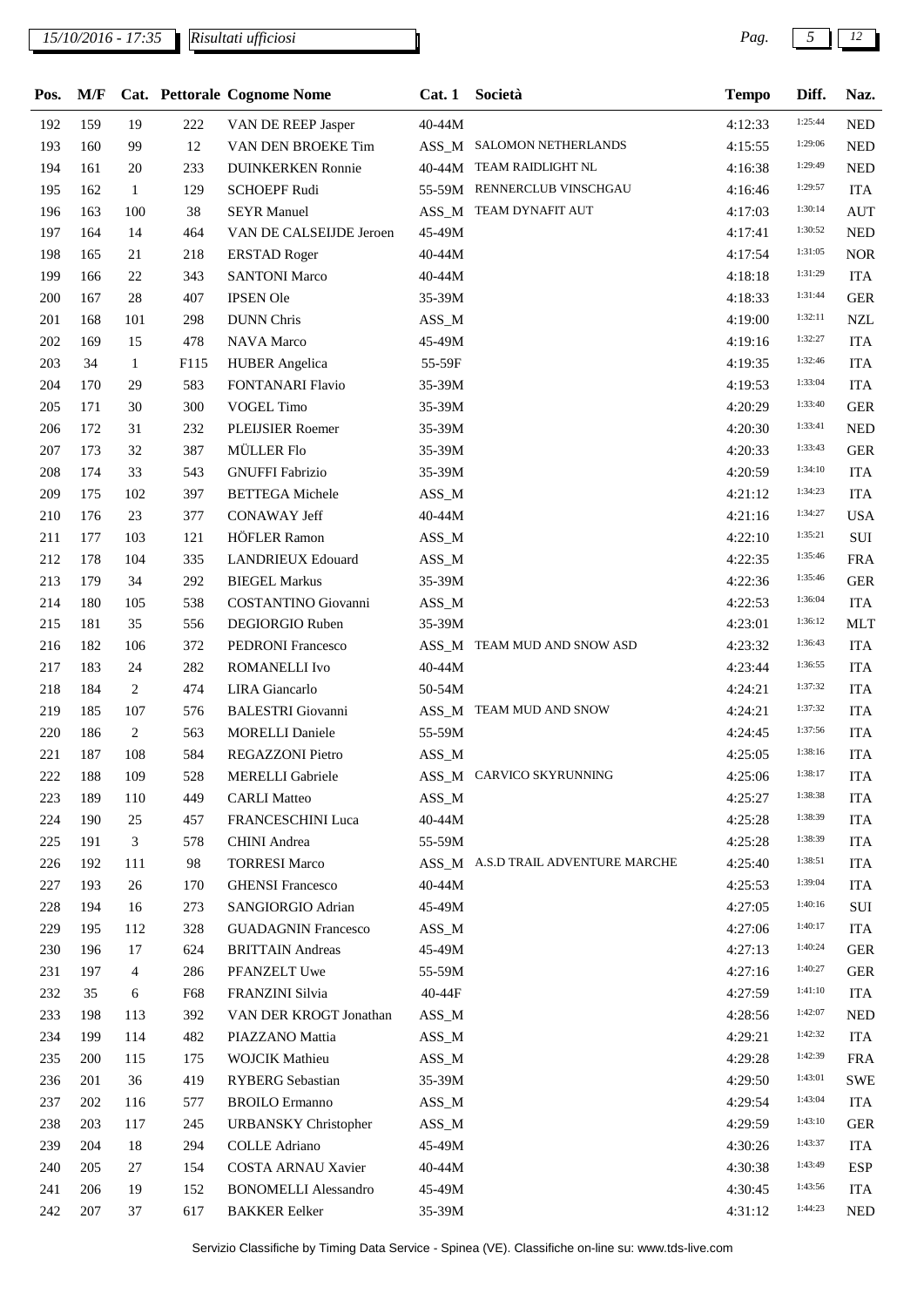*15/10/2016 - 17:35 Pag. 6 12*

*Risultati ufficiosi*

| Pos. | M/F |        |            | <b>Cat.</b> Pettorale Cognome Nome |          | Cat. 1 Società                     | <b>Tempo</b> | Diff.   | Naz.        |
|------|-----|--------|------------|------------------------------------|----------|------------------------------------|--------------|---------|-------------|
| 243  | 208 | 38     | 173        | <b>GRUB</b> Timo                   | 35-39M   |                                    | 4:31:27      | 1:44:38 | <b>GER</b>  |
| 244  | 209 | 39     | 466        | <b>ARMAN Michele</b>               | 35-39M   |                                    | 4:31:48      | 1:44:59 | <b>ITA</b>  |
| 245  | 210 | 20     | 403        | RODIO Roberto                      |          | 45-49M MARINA SPORTING RUNNIN TEAM | 4:32:23      | 1:45:34 | <b>ITA</b>  |
| 246  | 211 | 28     | 336        | <b>BERETTA Nicola</b>              | 40-44M   |                                    | 4:32:48      | 1:45:59 | <b>ITA</b>  |
| 247  | 212 | 118    | 151        | SCHÖNBERGER Florian                |          | ASS_M MC PIRATE E.V.               | 4:32:54      | 1:46:04 | <b>GER</b>  |
| 248  | 213 | 29     | 141        | <b>TRAEGER Thomas</b>              | 40-44M   |                                    | 4:32:55      | 1:46:06 | <b>GER</b>  |
| 249  | 214 | 119    | 252        | <b>HARRER Philipp</b>              | $ASS\_M$ |                                    | 4:32:57      | 1:46:08 | <b>GER</b>  |
| 250  | 36  | $\tau$ | F65        | RIZZI Cristina                     | 40-44F   |                                    | 4:33:05      | 1:46:16 | ITA         |
| 251  | 215 | 30     | 337        | <b>BOSISIO Paolo</b>               | 40-44M   |                                    | 4:33:20      | 1:46:31 | <b>ITA</b>  |
| 252  | 216 | 21     | 436        | <b>CECI</b> Adeodato               | 45-49M   |                                    | 4:33:52      | 1:47:03 | <b>ITA</b>  |
| 253  | 37  | 1      | F129       | <b>PHILIPP Simone</b>              |          | 45-49F TV KEMPTEN                  | 4:34:07      | 1:47:18 | <b>GER</b>  |
| 254  | 217 | 22     | 334        | <b>OSSANNA Enrico</b>              | 45-49M   |                                    | 4:34:40      | 1:47:51 | <b>ITA</b>  |
| 255  | 38  | 20     | F23        | CHMELKOVA Kristyna                 | $ASS_F$  |                                    | 4:34:49      | 1:48:00 | <b>CZE</b>  |
| 256  | 218 | 120    | 494        | PELLICCIONI Nicolò                 | $ASS\_M$ |                                    | 4:35:21      | 1:48:32 | <b>ITA</b>  |
| 257  | 219 | 121    | 189        | PONZONI Riccardo                   | ASS_M    |                                    | 4:35:25      | 1:48:36 | <b>ITA</b>  |
| 258  | 220 | 122    | 356        | <b>GUBERT Marco</b>                | $ASS\_M$ |                                    | 4:35:53      | 1:49:04 | <b>ITA</b>  |
| 259  | 39  | 2      | <b>F50</b> | <b>VALENT</b> Linda                | 45-49F   |                                    | 4:35:58      | 1:49:09 | <b>NED</b>  |
| 260  | 40  | 8      | F74        | <b>MORANDI Flora</b>               |          | 40-44F TRAIL RUNNING BRESCIA       | 4:35:59      | 1:49:10 | <b>ITA</b>  |
| 261  | 221 | 123    | 319        | <b>CORRADINI</b> Andrea            | $ASS\_M$ |                                    | 4:36:08      | 1:49:19 | <b>ITA</b>  |
| 262  | 41  | 9      | F12        | <b>AMADORI</b> Giulia              |          | 35-39F TEAM LA SPORTIVA            | 4:36:09      | 1:49:20 | <b>ITA</b>  |
| 263  | 222 | 124    | 378        | <b>CANTONI Nicolò</b>              |          | ASS_M SKYRUNNING ADVENTURE         | 4:36:11      | 1:49:22 | <b>ITA</b>  |
| 264  | 223 | 125    | 291        | PALMIERI Diego                     | $ASS\_M$ |                                    | 4:36:23      | 1:49:34 | <b>ITA</b>  |
| 265  | 224 | 126    | 352        | DE BIASIO Giacomo                  | $ASS\_M$ |                                    | 4:36:23      | 1:49:34 | <b>ITA</b>  |
| 266  | 225 | 40     | 404        | <b>VARINI</b> Davide               | 35-39M   |                                    | 4:36:34      | 1:49:45 | <b>ITA</b>  |
| 267  | 226 | 41     | 160        | <b>TREBO</b> Davide                | 35-39M   |                                    | 4:37:45      | 1:50:56 | <b>ITA</b>  |
| 268  | 227 | 42     | 239        | <b>RIEBEEK</b> Dennis              | 35-39M   |                                    | 4:38:38      | 1:51:49 | <b>NED</b>  |
| 269  | 228 | 127    | 560        | <b>BUTTI</b> Jacopo                | $ASS\_M$ |                                    | 4:38:43      | 1:51:54 | <b>ITA</b>  |
| 270  | 229 | 43     | 289        | <b>SCHIAVETTI Marco</b>            |          | 35-39M TEAM PASTURO A.S.D.         | 4:38:44      | 1:51:55 | <b>ITA</b>  |
| 271  | 42  | 9      | F31        | ROSENQVIST Kerstin                 |          | 40-44F VÄSTERÅS LÖPARKLUBB         | 4:38:50      | 1:52:01 | <b>SWE</b>  |
| 272  | 230 | 44     | 362        | <b>ZANCANELLA Thomas</b>           | 35-39M   |                                    | 4:38:56      | 1:52:07 | <b>ITA</b>  |
| 273  | 231 | 31     | 514        | <b>CHRISTOPHER Richard</b>         | 40-44M   |                                    | 4:38:56      | 1:52:07 | <b>GBR</b>  |
| 274  | 232 | 45     | 395        | <b>HOLLEBRAND Peter</b>            | 35-39M   |                                    | 4:39:40      | 1:52:51 | <b>NED</b>  |
| 275  | 233 | 23     | 515        | <b>GHISLANZONI Wilson</b>          | 45-49M   |                                    | 4:39:52      | 1:53:03 | <b>ITA</b>  |
| 276  | 234 | 32     | 547        | SIMONATO Gaetano                   | 40-44M   |                                    | 4:39:55      | 1:53:06 | <b>ITA</b>  |
| 277  | 43  | 21     | F57        | <b>BLIEKENDAAL Kirsten</b>         | $ASS_F$  |                                    | 4:39:55      | 1:53:06 | <b>NED</b>  |
| 278  | 235 | 33     | 405        | RE FIORENTIN Fernando              | 40-44M   |                                    | 4:40:00      | 1:53:11 | <b>ITA</b>  |
| 279  | 236 | 128    | 109        | <b>PEZRON</b> Marc                 |          | ASS_M BIOT ATHLETIQUE CLUB         | 4:40:05      | 1:53:15 | <b>FRA</b>  |
| 280  | 237 | 34     | 430        | <b>DONINA Davide</b>               | 40-44M   |                                    | 4:40:22      | 1:53:33 | <b>ITA</b>  |
| 281  | 238 | 35     | 358        | PREZZI Marco                       | 40-44M   |                                    | 4:40:25      | 1:53:36 | <b>ITA</b>  |
| 282  | 44  | 22     | F125       | <b>GERVASONI Dalila</b>            | $ASS_F$  |                                    | 4:40:29      | 1:53:40 | <b>ITA</b>  |
| 283  | 239 | 129    | 426        | <b>MELZANI</b> Daniele             | $ASS\_M$ |                                    | 4:40:52      | 1:54:03 | ITA         |
| 284  | 240 | 36     | 484        | ROSSINI Ivano                      | 40-44M   |                                    | 4:40:55      | 1:54:06 | <b>ITA</b>  |
| 285  | 241 | 37     | 451        | TOMÈ Andrea                        | 40-44M   |                                    | 4:41:20      | 1:54:31 | ITA         |
| 286  | 242 | 46     | 452        | <b>ANGHINETTI Matteo</b>           |          | 35-39M UISP COMITATO DI PARMA      | 4:41:33      | 1:54:44 | <b>ITA</b>  |
| 287  | 243 | 130    | 116        | <b>GUSTAFSSON Pontus</b>           | $ASS\_M$ |                                    | 4:41:46      | 1:54:57 | <b>SWE</b>  |
| 288  | 45  | 10     | F111       | <b>MAGRI</b> Stephania             | 35-39F   |                                    | 4:42:16      | 1:55:27 | <b>MLT</b>  |
| 289  | 46  | 23     | F15        | <b>VILLUMSEN Katrin</b>            | $ASS_F$  | TEAM DYNAFIT CH                    | 4:42:42      | 1:55:53 | <b>DEN</b>  |
| 290  | 47  | 24     | F78        | TERVO Susanna                      | $ASS_F$  |                                    | 4:42:52      | 1:56:03 | ${\rm FIN}$ |
| 291  | 244 | 131    | 117        | <b>LARSSON</b> Andreas             | $ASS\_M$ |                                    | 4:43:21      | 1:56:32 | <b>SWE</b>  |
| 292  | 245 | 132    | 489        | <b>TURRINA Emmanuele</b>           | $ASS\_M$ |                                    | 4:44:33      | 1:57:44 | <b>ITA</b>  |
| 293  | 246 | 47     | 64         | <b>SAMODEE Tomm</b>                | 35-39M   |                                    | 4:44:43      | 1:57:54 | <b>NOR</b>  |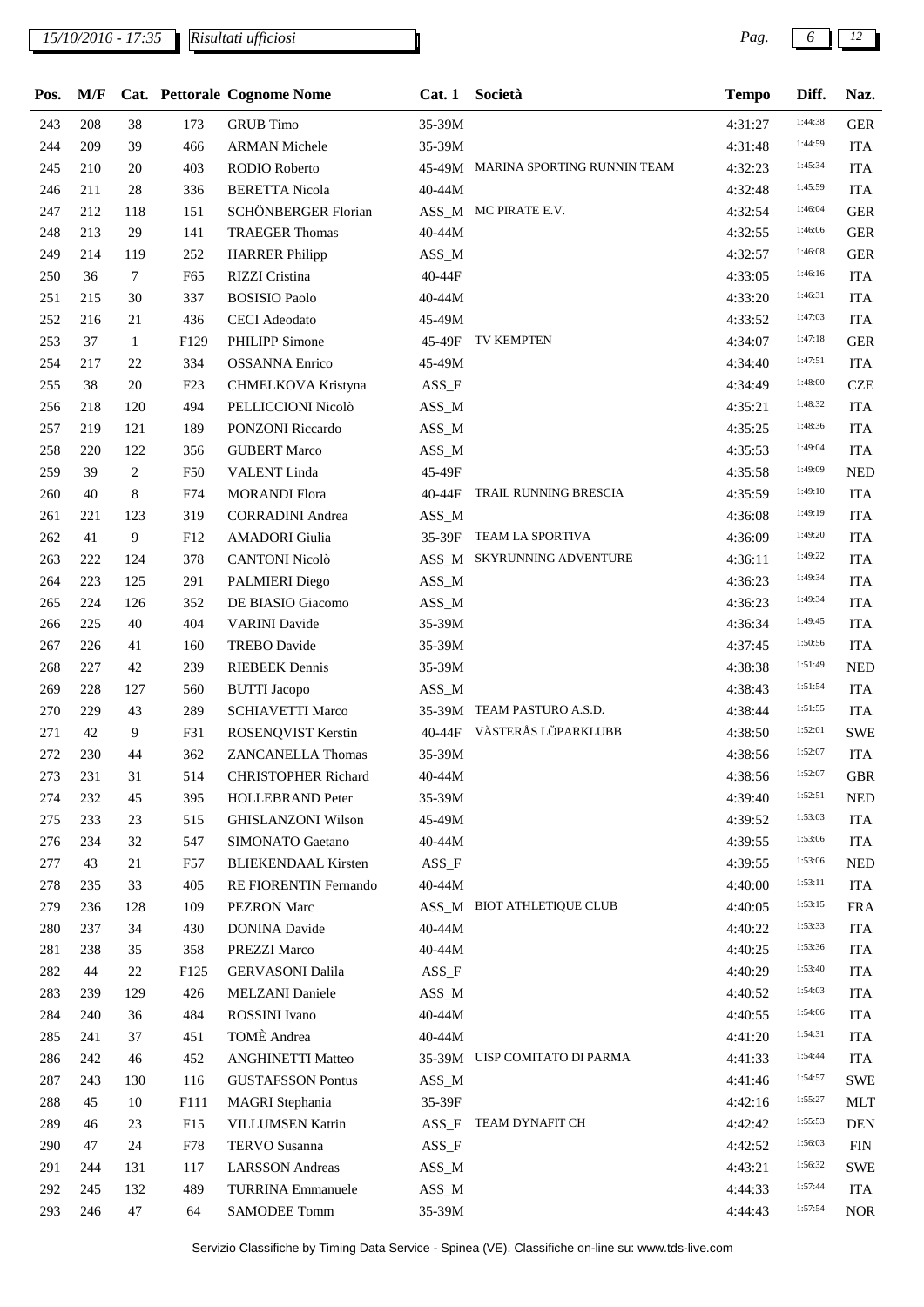## *15/10/2016 - 17:35 Pag. 7 12*

*Risultati ufficiosi*

| Pos. |     |                |         | M/F Cat. Pettorale Cognome Nome    |            | Cat. 1 Società                    | <b>Tempo</b> | Diff.              | Naz.       |
|------|-----|----------------|---------|------------------------------------|------------|-----------------------------------|--------------|--------------------|------------|
| 294  | 247 | 48             | 490     | SOMMADOSSI Roberto                 | 35-39M     |                                   | 4:45:02      | 1:58:13            | <b>ITA</b> |
| 295  | 248 | 3              | 128     | <b>REGNANI Marco</b>               | 50-54M     |                                   | 4:45:17      | 1:58:28            | <b>ITA</b> |
| 296  | 249 | $\overline{4}$ | 295     | CATTOZZI Silvano                   | 50-54M     |                                   | 4:45:17      | 1:58:28            | <b>ITA</b> |
| 297  | 250 | 38             | 54      | PICCIOLI Fabio                     |            | 40-44M MUD & SNOW                 | 4:45:18      | 1:58:29            | <b>ITA</b> |
| 298  | 251 | 133            | 165     | <b>MONTANI</b> Alessio             |            | ASS_M UISP BOLZANO                | 4:45:19      | 1:58:30            | <b>ITA</b> |
| 299  | 252 | 134            | 164     | <b>MORENO</b> Fran                 | $ASS\_M$   |                                   | 4:46:06      | 1:59:17            | <b>ESP</b> |
| 300  | 253 | 135            | 371     | NIEDERSTÄTTER Peter                | $ASS\_M$   |                                   | 4:46:31      | 1:59:42            | <b>ITA</b> |
| 301  | 48  | 25             | F95     | PIZZICONI Samantha                 | $ASS_F$    |                                   | 4:46:37      | 1:59:48            | <b>ITA</b> |
| 302  | 254 | 136            | 532     | ALBA Luca                          | ASS_M      |                                   | 4:47:14      | 2:00:25            | <b>ITA</b> |
| 303  | 255 | 39             | 348     | <b>CHRISTOPH</b> Stefan            | 40-44M     |                                   | 4:47:42      | 2:00:53            | <b>GER</b> |
| 304  | 256 | 137            | 166     | DE BASTIANI Juri                   | ASS_M      |                                   | 4:47:57      | 2:01:07            | <b>ITA</b> |
| 305  | 49  | 26             | F62     | <b>HARRER Anika</b>                | $ASS_F$    |                                   | 4:47:57      | 2:01:08            | <b>GER</b> |
| 306  | 257 | 138            | 524     | <b>RUICK Paul</b>                  | $ASS\_M$   |                                   | 4:48:01      | 2:01:12            | <b>GER</b> |
| 307  | 258 | 139            | 423     | FRANCESCHINI Massimo               | $ASS\_M$   |                                   | 4:48:10      | 2:01:21            | <b>ITA</b> |
| 308  | 50  | 27             | F64     | <b>CUEVAS MARTÍ Laia</b>           | $ASS_F$    |                                   | 4:48:13      | 2:01:24            | <b>ESP</b> |
| 309  | 259 | 140            | 502     | FRANZOI Alberto                    | ASS_M      |                                   | 4:48:14      | 2:01:25            | <b>ITA</b> |
| 310  | 260 | 141            | 550     | <b>IACOVACCI Cesare</b>            |            | ASS_M ATLETICA HERMADA            | 4:48:53      | 2:02:04            | <b>ITA</b> |
| 311  | 51  | 28             | F112    | <b>GÜELL RECAS Anna</b>            | $ASS_F$    |                                   | 4:49:16      | 2:02:27            | <b>ESP</b> |
| 312  | 261 | 49             | 508     | <b>BOTTANELLI Francesco</b>        | 35-39M     |                                   | 4:49:59      | 2:03:10            | <b>ITA</b> |
| 313  | 262 | 142            | 264     | STIVENS Dedndrejaj                 | $ASS\_M$   |                                   | 4:50:21      | 2:03:32            | <b>ITA</b> |
| 314  | 263 | 143            | 263     | <b>SANDRIN Stefano</b>             | ASS_M      |                                   | 4:50:21      | 2:03:32            | <b>ITA</b> |
| 315  | 264 | $\sqrt{5}$     | 285     | ROSS MACKENZIE James               |            | 50-54M PENICUIK HARRIERS          | 4:50:22      | 2:03:33            | <b>GBR</b> |
| 316  | 265 | 144            | 224     | DE BOER Onno                       | $ASS\_M$   |                                   | 4:50:32      | 2:03:43            | <b>NED</b> |
| 317  | 52  | 29             | F47     | <b>SLOOVE Karin</b>                | ASS_F      |                                   | 4:50:33      | 2:03:43            | <b>NED</b> |
| 318  | 266 | 50             | 253     | <b>ROSSINI Paolo</b>               |            | 35-39M VALETUDO SKYRUNNING ITALIA | 4:51:54      | 2:05:05            | <b>ITA</b> |
| 319  | 267 | 51             | 416     | <b>FORNALE Emanuele</b>            | 35-39M     |                                   | 4:52:05      | 2:05:16            | <b>ITA</b> |
| 320  | 268 | 24             | 422     | <b>LOEWE</b> Andreas               |            | 45-49M BOGN DA NIA                | 4:52:06      | 2:05:16            | <b>GER</b> |
| 321  | 269 | 145            | 476     | SCHILIRÒ Juri Vincenzo             | ASS_M      |                                   | 4:52:14      | 2:05:25            | <b>ITA</b> |
| 322  | 270 | 5              | 618     | <b>KERN Roland</b>                 | 55-59M     |                                   | 4:52:35      | 2:05:46            | <b>GER</b> |
| 323  | 271 |                |         |                                    |            |                                   |              | 2:06:09            | <b>ITA</b> |
|      |     | 6              | 158     | RIGHETTI Franco<br>FERRANTI Enrico | 55-59M     |                                   | 4:52:58      | 2:06:20            |            |
| 324  | 272 | 52             | $256\,$ |                                    | 35-39M     | ASS_M SCI CAI MARONE ASD          | 4:53:09      | 2:06:36            | <b>ITA</b> |
| 325  | 273 | 146            | 119     | <b>BOTTAMEDI Federico</b>          |            |                                   | 4:53:25      | 2:07:04            | <b>ITA</b> |
| 326  | 53  | 3              | F40     | <b>LILAND</b> Hanne                |            | 45-49F VAREGG FLERIDRETT          | 4:53:54      | 2:07:30            | <b>NOR</b> |
| 327  | 274 | 25             | 467     | PORRO Massimiliano                 | 45-49M     |                                   | 4:54:19      | 2:07:37            | <b>ITA</b> |
| 328  | 275 | 147            | 521     | LANCELOTTI Nicola                  |            | ASS_M BIONE TRAILERS TEAM         | 4:54:26      | 2:07:40            | <b>ITA</b> |
| 329  | 276 | 53             | 87      | LUGATO Denis                       | 35-39M FIS |                                   | 4:54:29      |                    | <b>ITA</b> |
| 330  | 277 | 40             | 408     | DOSPAYEV Salimzhan                 | 40-44M     |                                   | 4:54:36      | 2:07:47<br>2:07:56 | KAZ        |
| 331  | 278 | 6              | 317     | TAGLIAPIETRA Massimo               | 50-54M     |                                   | 4:54:45      |                    | <b>ITA</b> |
| 332  | 54  | 30             | F108    | <b>TONIOLATTI Francesca</b>        | $ASS_F$    |                                   | 4:54:50      | 2:08:00            | <b>ITA</b> |
| 333  | 279 | 54             | 421     | <b>ROVERI</b> Giorgio              | 35-39M     |                                   | 4:54:54      | 2:08:05            | <b>ITA</b> |
| 334  | 280 | 148            | 400     | PROVETTINI Nicolò                  |            | ASS_M TEAM MUD AND SNOW ASD       | 4:54:56      | 2:08:07            | <b>ITA</b> |
| 335  | 281 | 55             | 616     | <b>BORTOLAMEOTTI Luca</b>          |            | 35-39M RAW- VEGAN- RUNNING        | 4:55:09      | 2:08:20            | <b>ITA</b> |
| 336  | 282 | 149            | 637     | <b>JAWOREK Robert</b>              | ASS_M      |                                   | 4:55:16      | 2:08:27            | <b>CZE</b> |
| 337  | 283 | 2              | 182     | PILGRAM Reinfried                  | 60-99M     |                                   | 4:55:21      | 2:08:32            | <b>AUT</b> |
| 338  | 55  | 10             | F70     | <b>BORRELLY Alexandra</b>          | 40-44F     |                                   | 4:55:29      | 2:08:40            | <b>FRA</b> |
| 339  | 284 | 56             | 332     | ALMELA MARTINEZ Xavi               | 35-39M     |                                   | 4:55:30      | 2:08:41            | <b>ESP</b> |
| 340  | 285 | 150            | 374     | MAZZALOVO Alberto                  |            | ASS_M ASD POLISPORTIVA ROVATESE   | 4:55:37      | 2:08:48            | <b>ITA</b> |
| 341  | 286 | 151            | 375     | MILANI Lorenzo                     |            | ASS_M ASD POLISPORTIVA ROVATESE   | 4:55:37      | 2:08:48            | <b>ITA</b> |
| 342  | 287 | 26             | 485     | ROSSINI Alessandro                 | 45-49M     |                                   | 4:55:45      | 2:08:56            | <b>ITA</b> |
| 343  | 288 | 27             | 310     | <b>BRUNA Maurizio</b>              | 45-49M     |                                   | 4:56:25      | 2:09:36            | <b>ITA</b> |
| 344  | 289 | $\tau$         | 620     | SEGALLA Guido                      |            | 50-54M G.S. FRAVEGGIO             | 4:56:30      | 2:09:41            | <b>ITA</b> |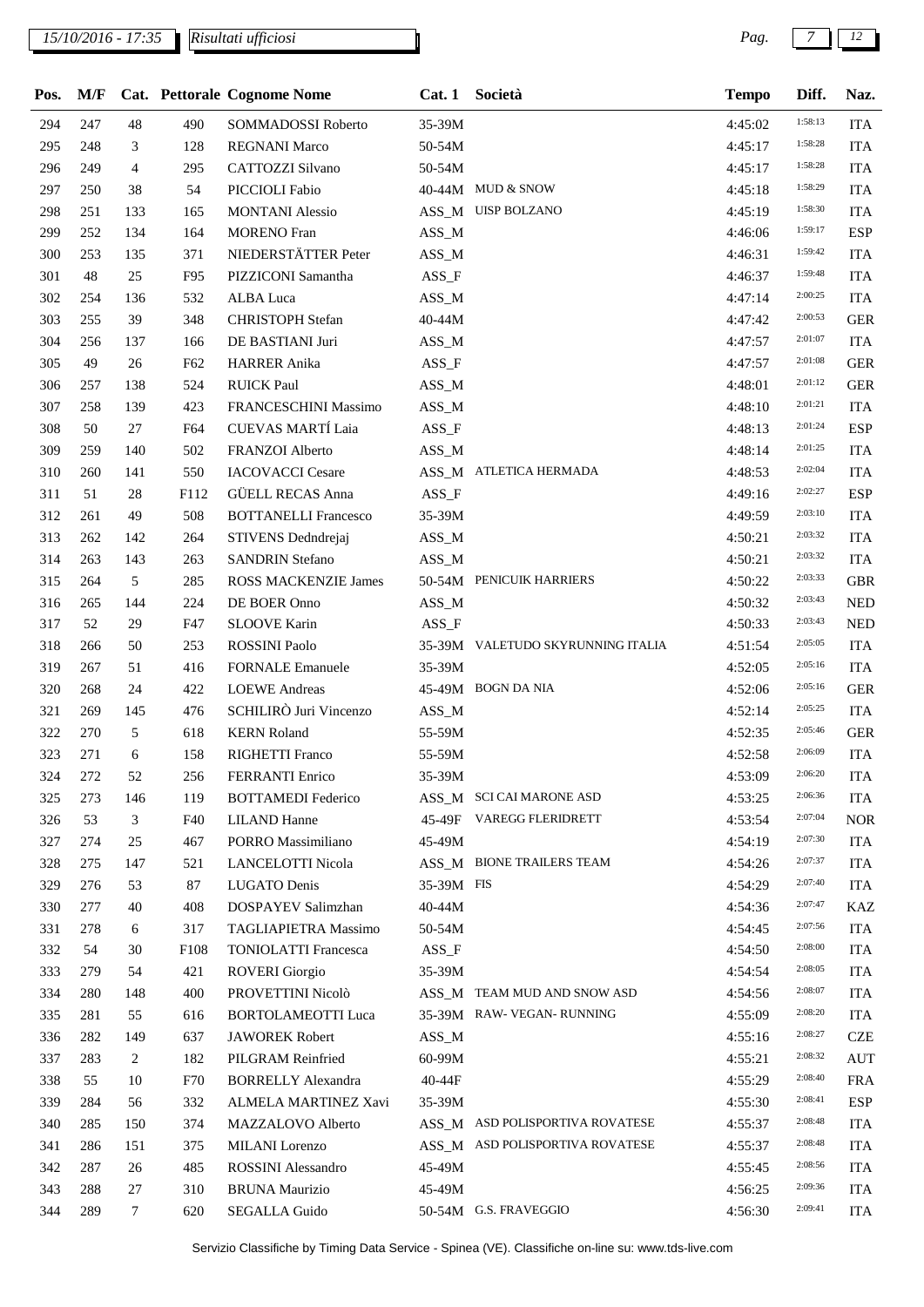*15/10/2016 - 17:35 Pag. 8 12*

*Risultati ufficiosi*

| Pos. | M/F |          |            | Cat. Pettorale Cognome Nome               |              | Cat. 1 Società                      | <b>Tempo</b> | Diff.              | Naz.                     |
|------|-----|----------|------------|-------------------------------------------|--------------|-------------------------------------|--------------|--------------------|--------------------------|
| 345  | 290 | 152      | 351        | DE BIASIO Tommaso                         | $ASS\_M$     |                                     | 4:56:43      | 2:09:54            | <b>ITA</b>               |
| 346  | 291 | 41       | 480        | RODEGHIERO Luigi                          | 40-44M       |                                     | 4:56:52      | 2:10:02            | <b>ITA</b>               |
| 347  | 292 | 57       | 495        | <b>MUNARINI</b> Antonio                   | 35-39M       |                                     | 4:56:57      | 2:10:08            | <b>ITA</b>               |
| 348  | 293 | 28       | 226        | DE BRUIN Bas                              | 45-49M       |                                     | 4:57:57      | 2:11:08            | <b>NED</b>               |
| 349  | 294 | 58       | 391        | <b>VERMEULEN</b> Sven                     | 35-39M       |                                     | 4:58:00      | 2:11:11            | <b>NED</b>               |
| 350  | 295 | 29       | 380        | <b>BOSCHIN Francesco Mario</b>            | 45-49M       |                                     | 4:58:12      | 2:11:23            | <b>ITA</b>               |
| 351  | 296 | 153      | 443        | <b>CAZZOLLI Marco</b>                     | ASS_M        |                                     | 4:58:35      | 2:11:46            | <b>ITA</b>               |
| 352  | 297 | $\tau$   | 329        | <b>SALMASO Norberto</b>                   |              | 55-59M SKY EXPLORER                 | 4:58:49      | 2:12:00            | <b>ITA</b>               |
| 353  | 298 | 154      | 586        | ANDREASSEN Jim                            | $ASS\_M$     |                                     | 4:59:01      | 2:12:12            | <b>NOR</b>               |
| 354  | 299 | 42       | 75         | <b>HLADNY Marek</b>                       | 40-44M       |                                     | 4:59:16      | 2:12:27            | <b>CZE</b>               |
| 355  | 300 | 43       | 191        | <b>BERTACCHI</b> Andrea                   | 40-44M       |                                     | 4:59:28      | 2:12:39            | <b>ITA</b>               |
| 356  | 301 | 44       | 417        | <b>COBELLI</b> Stefano                    | 40-44M       |                                     | 4:59:39      | 2:12:50            | <b>ITA</b>               |
| 357  | 56  | 11       | F92        | LUCCHINI Katia                            | 40-44F       |                                     | 4:59:44      | 2:12:55            | <b>ITA</b>               |
| 358  | 302 | 45       | 177        | VARGAS DIAZ Fernando Jesu                 | $40 - 44M$   |                                     | 4:59:44      | 2:12:55            | <b>VEN</b>               |
| 359  | 303 | 8        | 505        | <b>SCHIOPPETTI Giuliano</b>               | 50-54M       |                                     | 4:59:47      | 2:12:58            | <b>ITA</b>               |
| 360  | 304 | 155      | 399        | COBIANCHI Michele                         |              | ASS_M TEAM MUD AND SNOW ASD         | 4:59:59      | 2:13:10            | <b>ITA</b>               |
| 361  | 305 | 46       | 500        | <b>COLOMBAN</b> Luca                      | 40-44M FISKY |                                     | 5:00:58      | 2:14:09            | <b>ITA</b>               |
| 362  | 306 | 156      | 442        | <b>NYELAND</b> Marc                       | $ASS\_M$     |                                     | 5:00:59      | 2:14:10            | <b>DEN</b>               |
| 363  | 307 | 157      | 202        | MORANDUZZO Mattia                         | $ASS\_M$     |                                     | 5:01:07      | 2:14:18            | <b>ITA</b>               |
| 364  | 308 | 47       | 157        | PERI Luca                                 | 40-44M       |                                     | 5:01:13      | 2:14:24            | <b>ITA</b>               |
| 365  | 309 | 9        | 181        | DE CANI Norberto                          | 50-54M       |                                     | 5:01:15      | 2:14:26            | <b>ITA</b>               |
|      | 310 | 48       | 90         | <b>CARLONI</b> Stefano                    | 40-44M       |                                     | 5:01:41      | 2:14:52            | <b>ITA</b>               |
| 366  | 57  |          |            | <b>BATTISTI</b> Elisa                     |              |                                     |              | 2:14:58            | <b>ITA</b>               |
| 367  | 58  | 31<br>32 | F38        |                                           | $ASS_F$      |                                     | 5:01:47      | 2:14:58            |                          |
| 368  | 311 | 3        | F113       | <b>GADLER Elisa</b>                       | $ASS_F$      |                                     | 5:01:47      | 2:15:04            | <b>ITA</b>               |
| 369  | 312 | 158      | 523        | VALLI Nadir                               | 60-99M       | ASS_M SCC BERLIN                    | 5:01:53      | 2:15:13            | <b>ITA</b><br><b>GER</b> |
| 370  | 313 | 59       | 249<br>483 | <b>VERLEIH Gerrit</b>                     |              |                                     | 5:02:02      | 2:15:17            |                          |
| 371  |     |          |            | <b>LOCHNER Peter</b>                      | 35-39M       |                                     | 5:02:07      | 2:15:44            | <b>AUT</b>               |
| 372  | 314 | 49       | 45         | <b>GIRARDI</b> Guido<br><b>TOGNI</b> Tite | 40-44M       | TRAIL RUNNING BRESCIA               | 5:02:33      | 2:15:52            | <b>ITA</b>               |
| 373  | 59  | 2        | F124       |                                           | 50-54F       | ASS_F TIBUR ECOTRAIL                | 5:02:41      | 2:15:59            | <b>ITA</b>               |
| 374  | 60  | 33       | F104       | TESTARMATA Martina                        |              |                                     | 5:02:48      | 2:16:11            | <b>ITA</b>               |
| 375  | 315 | 30       | 143        | <b>HETRICK John</b>                       | 45-49M       |                                     | 5:03:00      | 2:16:21            | <b>USA</b>               |
| 376  | 316 | 60       | 541        | <b>BERARDI</b> Luca                       | 35-39M       |                                     | 5:03:10      | 2:16:29            | <b>ITA</b>               |
| 377  | 317 | 61       | 69         | <b>BELOTTI Francesco</b>                  | 35-39M       |                                     | 5:03:18      | 2:16:36            | <b>ITA</b>               |
| 378  | 318 | 8        | 213        | <b>DRLICEK</b> Gottfried                  | 55-59M       | 60-99M ROAD RUNNERS CLUB POVIGLIO   | 5:03:25      | 2:16:42            | <b>AUT</b>               |
| 379  | 319 | 4        | 155        | <b>GIULIVI</b> Arnaldo                    |              |                                     | 5:03:31      | 2:16:55            | <b>ITA</b>               |
| 380  | 320 | 159      | 499        | PATELLI Andrea                            | $ASS\_M$     |                                     | 5:03:44      | 2:17:07            | <b>ITA</b>               |
| 381  | 321 | 9        | 570        | <b>ANGELI Mauro</b>                       | 55-59M       |                                     | 5:03:56      | 2:17:20            | <b>ITA</b>               |
| 382  | 322 | 160      | 324        | <b>ZIDARIC Danny</b>                      | $ASS\_M$     |                                     | 5:04:09      | 2:17:55            | <b>GER</b>               |
| 383  | 323 | 50       | 468        | <b>MADURERI Paolo</b>                     | 40-44M       |                                     | 5:04:44      |                    | <b>ITA</b>               |
| 384  | 324 | 51       | 573        | <b>CARRERAS</b> Iacopo                    | 40-44M       |                                     | 5:04:50      | 2:18:01<br>2:18:16 | <b>ITA</b>               |
| 385  | 325 | 161      | 163        | <b>MORENO Carlos</b>                      | $ASS\_M$     |                                     | 5:05:05      |                    | <b>ESP</b>               |
| 386  | 326 | 31       | 203        | <b>RAKNES Mads</b>                        | 45-49M       |                                     | 5:05:19      | 2:18:30            | <b>NOR</b>               |
| 387  | 327 | 162      | 250        | <b>FAITAS Marios</b>                      | $ASS\_M$     |                                     | 5:05:20      | 2:18:31            | <b>GRE</b>               |
| 388  | 328 | 52       | 59         | PIAZZA Davide                             | 40-44M       |                                     | 5:05:53      | 2:19:04            | <b>ITA</b>               |
| 389  | 329 | 5        | 546        | <b>ELLEMUNT</b> Eugen                     | 60-99M       |                                     | 5:05:54      | 2:19:05            | <b>ITA</b>               |
| 390  | 330 | 32       | 439        | ZAMPEDRI Pierangelo                       | 45-49M       |                                     | 5:06:01      | 2:19:12            | <b>ITA</b>               |
| 391  | 331 | 163      | 242        | VAN HALDEREN Maarten                      | $ASS\_M$     |                                     | 5:06:49      | 2:20:00            | <b>NED</b>               |
| 392  | 332 | 10       | 549        | <b>SUBIACO Emilio</b>                     |              | 55-59M UISP COMITATO TERR.LE LATINA | 5:06:52      | 2:20:03            | <b>ITA</b>               |
| 393  | 333 | 33       | 615        | <b>ASCIANA Mario</b>                      | 45-49M       |                                     | 5:07:14      | 2:20:25            | <b>ITA</b>               |
| 394  | 61  | 11       | F55        | HESSELINK Meike                           | 35-39F       |                                     | 5:07:51      | 2:21:02            | <b>NED</b>               |
| 395  | 334 | 164      | 530        | GUSTAFSSON_Alexander                      | $ASS\_M$     |                                     | 5:07:53      | 2:21:04            | <b>SWE</b>               |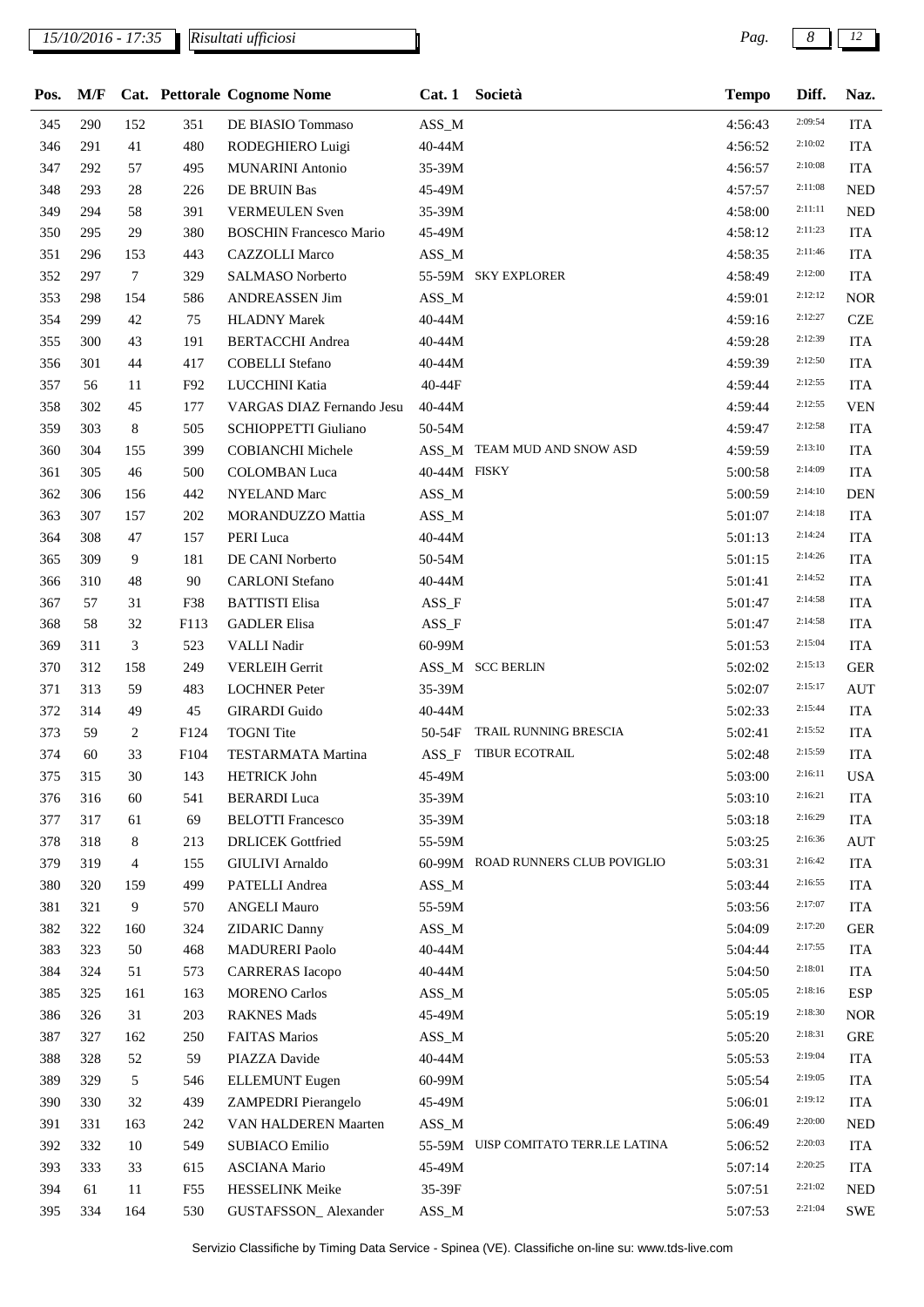## *15/10/2016 - 17:35 Pag. 9 12*

*Risultati ufficiosi*

| Pos. | M/F       |     |          | Cat. Pettorale Cognome Nome | Cat.1    | Società                                | <b>Tempo</b> | Diff.   | Naz.                     |
|------|-----------|-----|----------|-----------------------------|----------|----------------------------------------|--------------|---------|--------------------------|
| 396  | 335       | 165 | 406      | <b>MAFFEI</b> Simone        | ASS_M    |                                        | 5:08:08      | 2:21:19 | <b>ITA</b>               |
| 397  | 336       | 166 | 244      | ROOS Stephan                | $ASS\_M$ |                                        | 5:08:17      | 2:21:27 | <b>NED</b>               |
| 398  | 337       | 167 | 516      | PEDRANA Enrico              | $ASS\_M$ |                                        | 5:08:31      | 2:21:42 | <b>ITA</b>               |
| 399  | 338       | 34  | 463      | <b>KINSBERGEN Robin</b>     | 45-49M   |                                        | 5:08:35      | 2:21:46 | <b>NED</b>               |
| 400  | 339       | 10  | 265      | <b>TONETTI Massimo</b>      | 50-54M   |                                        | 5:09:11      | 2:22:22 | <b>ITA</b>               |
| 401  | 340       | 11  | 159      | FALZEI Piero Antonio        | 50-54M   |                                        | 5:09:24      | 2:22:35 | <b>ITA</b>               |
| 402  | 341       | 168 | 301      | <b>VONBUN Stefan</b>        | ASS_M    |                                        | 5:09:27      | 2:22:38 | <b>AUT</b>               |
| 403  | 342       | 169 | 411      | <b>GIRGI</b> Gionata        | $ASS\_M$ |                                        | 5:09:30      | 2:22:41 | <b>ITA</b>               |
| 404  | 343       | 62  | 262      | <b>SOLA LAGARES Eloi</b>    | 35-39M   |                                        | 5:09:44      | 2:22:55 | <b>ESP</b>               |
| 405  | 344       | 63  | 471      | <b>TOCCAGNI Francesco</b>   | 35-39M   |                                        | 5:09:53      | 2:23:04 | <b>ITA</b>               |
| 406  | 345       | 170 | 518      | PATELLI Mirko               | ASS_M    |                                        | 5:09:57      | 2:23:08 | <b>ITA</b>               |
| 407  | 346       | 171 | $\bf 84$ | <b>BENZER Niklas</b>        | $ASS\_M$ |                                        | 5:10:07      | 2:23:18 | <b>GER</b>               |
| 408  | 347       | 172 | 432      | <b>AMORT</b> Damian         | ASS_M    |                                        | 5:11:29      | 2:24:39 | <b>ITA</b>               |
| 409  | 348       | 53  | 458      | <b>SGUERZO</b> Andrea       | 40-44M   |                                        | 5:11:30      | 2:24:41 | <b>ITA</b>               |
| 410  | 349       | 35  | 469      | <b>ZANETTI Franco</b>       | 45-49M   |                                        | 5:11:37      | 2:24:48 | <b>ITA</b>               |
| 411  | 350       | 173 | 237      | <b>JONKERS Robin</b>        | ASS_M    |                                        | 5:11:49      | 2:25:00 | <b>NED</b>               |
| 412  | 351       | 64  | 14       | <b>VAN ERCK Hans</b>        |          | 35-39M SALOMON NETHERLANDS             | 5:11:50      | 2:25:01 | <b>NED</b>               |
| 413  | 352       | 174 | 635      | MAZZELLI Alessandro         | $ASS\_M$ |                                        | 5:12:32      | 2:25:43 | <b>ITA</b>               |
| 414  | 353       | 11  | 306      | <b>GIRELLI Oliviero</b>     | 55-59M   |                                        | 5:14:48      | 2:27:59 | <b>ITA</b>               |
| 415  | 354       | 12  | 192      | <b>LORENZI</b> Leonino      |          | 50-54M IMARATONABILI/VERONA TRAIL RUNN | 5:15:11      | 2:28:22 | <b>ITA</b>               |
| 416  | 62        | 34  | F83      | UNGEROVÁ Lenka              | $ASS_F$  |                                        | 5:15:13      | 2:28:24 | <b>CZE</b>               |
| 417  | 355       | 65  | 459      | <b>LEKHTIN</b> Andrey       | 35-39M   |                                        |              | 2:28:33 | <b>RUS</b>               |
| 418  | 356       | 36  |          | PUCCI Niccolò               |          |                                        | 5:15:22      | 2:29:03 |                          |
| 419  |           | 35  | 446      | <b>DUNN</b> Nicola          | 45-49M   |                                        | 5:15:52      | 2:29:06 | <b>ITA</b><br><b>NZL</b> |
|      | 63<br>357 | 66  | F71      |                             | $ASS_F$  |                                        | 5:15:55      | 2:29:07 |                          |
| 420  |           |     | 271      | PALO Tommaso                | 35-39M   | ASS_M ASD BIONE TRAILERS TEAM          | 5:15:56      | 2:31:55 | <b>ITA</b>               |
| 421  | 358       | 175 | 207      | FINANZINI Manuel            |          |                                        | 5:18:44      | 2:32:19 | <b>ITA</b>               |
| 422  | 359       | 54  | 364      | FUSI Luca                   | 40-44M   |                                        | 5:19:08      | 2:32:25 | <b>ITA</b>               |
| 423  | 360       | 55  | 453      | <b>SERVENTI Riccardo</b>    |          | 40-44M A.S.D. AVIS STIAVA              | 5:19:14      | 2:33:15 | <b>ITA</b>               |
| 424  | 361       | 67  | 470      | <b>VENINI Nicola</b>        | 35-39M   |                                        | 5:20:04      | 2:33:32 | <b>ITA</b>               |
| 425  | 362       | 176 | 290      | <b>LORINI</b> Stefano       | ASS_M    |                                        | 5:20:21      | 2:33:40 | <b>ITA</b>               |
| 426  | 64        | 12  | F51      | STEFFENS Marjolijn          | 40-44F   |                                        | 5:20:29      |         | <b>NED</b>               |
| 427  | 363       | 68  | 127      | STOCKMAN Cristoffer         |          | 35-39M ÖREBRO AIK                      | 5:20:33      | 2:33:44 | <b>SWE</b>               |
| 428  | 364       | 56  | 575      | <b>HOLLER Marco</b>         | 40-44M   |                                        | 5:20:45      | 2:33:56 | <b>ITA</b>               |
| 429  | 365       | 57  | 574      | <b>NARDON</b> Gianni        | 40-44M   |                                        | 5:20:45      | 2:33:56 | <b>ITA</b>               |
| 430  | 366       | 177 | 379      | MIRASOLO Sandro             | $ASS\_M$ |                                        | 5:20:52      | 2:34:03 | SUI                      |
| 431  | 367       | 37  | 454      | SAVCHENKO Viacheslav        | 45-49M   |                                        | 5:21:26      | 2:34:37 | <b>RUS</b>               |
| 432  | 368       | 69  | 472      | AMAGLIO Alberto             | 35-39M   |                                        | 5:21:52      | 2:35:03 | <b>ITA</b>               |
| 433  | 65        | 12  | F73      | CAPPELLARO Tatiana          | 35-39F   |                                        | 5:22:01      | 2:35:12 | <b>ITA</b>               |
| 434  | 369       | 178 | 465      | <b>CHIES Alberto</b>        | $ASS\_M$ |                                        | 5:22:22      | 2:35:33 | <b>ITA</b>               |
| 435  | 370       | 179 | 386      | VON BÜREN Thomas            | $ASS\_M$ |                                        | 5:22:22      | 2:35:33 | SUI                      |
| 436  | 371       | 70  | 209      | <b>ARTAM Can</b>            | 35-39M   |                                        | 5:22:55      | 2:36:06 | TUR                      |
| 437  | 66        | 36  | F94      | <b>LOCHNER Carmen</b>       | $ASS_F$  |                                        | 5:22:58      | 2:36:09 | <b>AUT</b>               |
| 438  | 372       | 58  | 520      | <b>BERTO</b> Matteo         | 40-44M   |                                        | 5:23:10      | 2:36:21 | <b>ITA</b>               |
| 439  | 373       | 59  | 522      | <b>LANCELOTTI Stefano</b>   |          | 40-44M BIONE TRAILERS TEAM             | 5:23:11      | 2:36:22 | <b>ITA</b>               |
| 440  | 374       | 60  | 261      | <b>BROILO</b> Oscar         | 40-44M   |                                        | 5:23:34      | 2:36:45 | <b>ITA</b>               |
| 441  | 375       | 13  | 194      | <b>LONGO</b> Franco         | 50-54M   |                                        | 5:23:37      | 2:36:48 | <b>ITA</b>               |
| 442  | 376       | 61  | 215      | <b>FORESTI Davide</b>       | 40-44M   |                                        | 5:24:08      | 2:37:19 | <b>ITA</b>               |
| 443  | 377       | 62  | 133      | PACCAGNELLA Francesco       |          | 40-44M BOOMERANG RUNNING               | 5:24:37      | 2:37:48 | <b>ITA</b>               |
| 444  | 67        | 13  | F48      | <b>BEERHORST Kim</b>        | 35-39F   |                                        | 5:25:39      | 2:38:50 | <b>NED</b>               |
| 445  | 378       | 71  | 320      | LAVETTI Claudio             | 35-39M   |                                        | 5:26:11      | 2:39:22 | <b>ITA</b>               |
| 446  | 379       | 63  | 376      | <b>SCHIAVON</b> Igor        | 40-44M   |                                        | 5:26:12      | 2:39:23 | <b>ITA</b>               |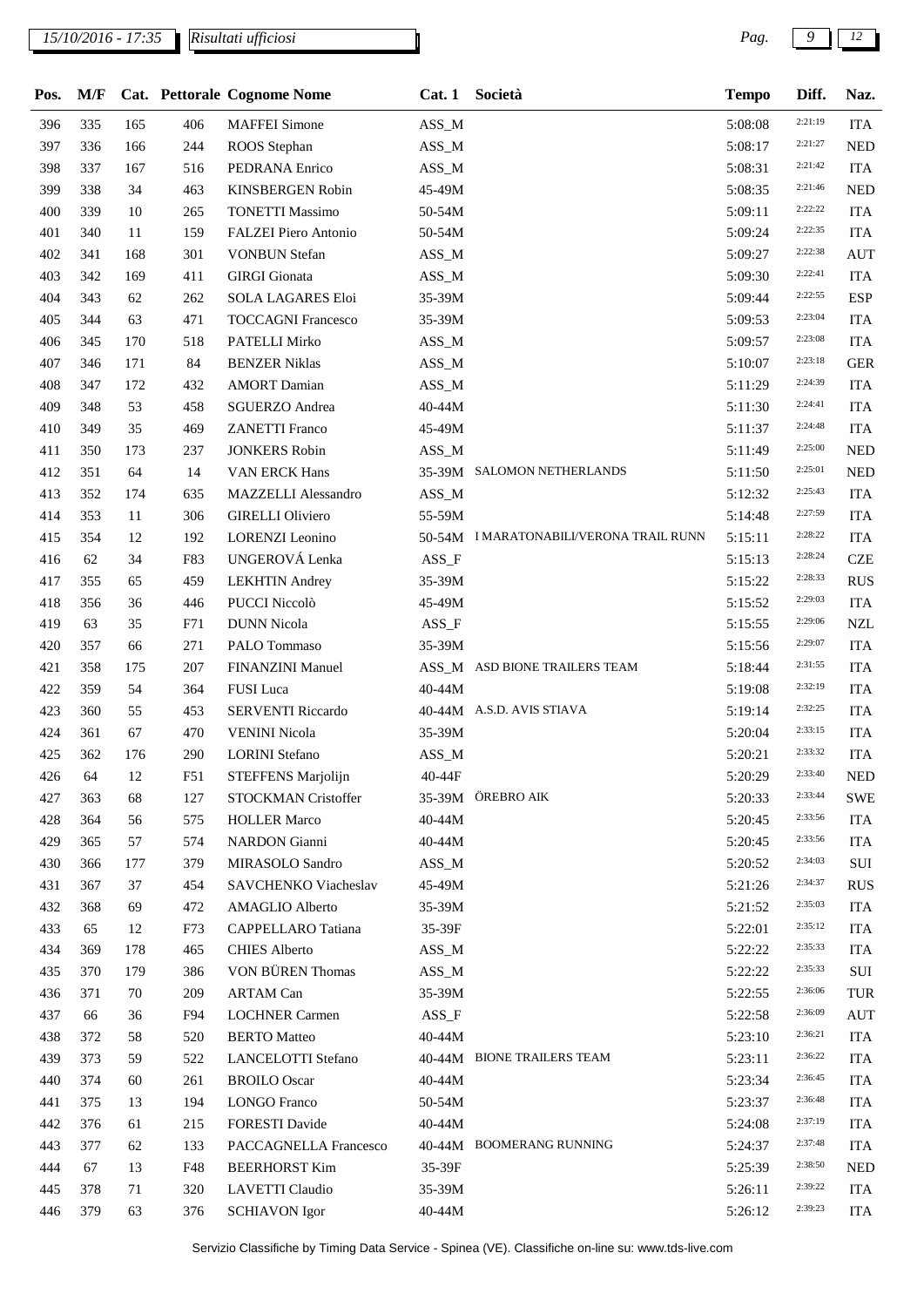*15/10/2016 - 17:35 Pag. 10 12*

*Risultati ufficiosi*

| Pos. | M/F       |          |            | Cat. Pettorale Cognome Nome | Cat.1    | Società                             | <b>Tempo</b> | Diff.              | Naz.       |
|------|-----------|----------|------------|-----------------------------|----------|-------------------------------------|--------------|--------------------|------------|
| 447  | 380       | 64       | 216        | <b>CESARI</b> Gianluca      | 40-44M   |                                     | 5:26:27      | 2:39:38            | <b>ITA</b> |
| 448  | 68        | 37       | F128       | HABÖCK Lucia                | $ASS_F$  |                                     | 5:26:39      | 2:39:50            | <b>GER</b> |
| 449  | 381       | 38       | 346        | <b>ELLERO</b> Andrea        | 45-49M   |                                     | 5:27:19      | 2:40:30            | <b>ITA</b> |
| 450  | 382       | 180      | 217        | <b>BLANCHETTI Davide</b>    |          | ASS_M LIBERTAS FORNO                | 5:27:34      | 2:40:45            | <b>ITA</b> |
| 451  | 383       | 65       | 53         | <b>COMPAGNONI Gustavo</b>   | 40-44M   |                                     | 5:27:36      | 2:40:47            | <b>ARG</b> |
| 452  | 384       | 181      | 52         | <b>RIBECKY</b> Gonzalo      | $ASS\_M$ |                                     | 5:27:41      | 2:40:51            | <b>ARG</b> |
| 453  | 69        | 14       | F45        | <b>BANER Kim</b>            | 35-39F   |                                     | 5:28:18      | 2:41:29            | <b>NED</b> |
| 454  | 385       | 182      | 501        | <b>CHIGIONI</b> Enrico      | $ASS\_M$ |                                     | 5:28:28      | 2:41:39            | <b>ITA</b> |
| 455  | 386       | 183      | 104        | MUSAICO Stefano             | $ASS\_M$ |                                     | 5:29:33      | 2:42:44            | <b>ITA</b> |
| 456  | 387       | 184      | 496        | <b>SORTINO Andrea</b>       | $ASS\_M$ |                                     | 5:29:59      | 2:43:09            | <b>ITA</b> |
| 457  | 388       | 14       | 251        | <b>URBANSKY Reinhard</b>    | 50-54M   |                                     | 5:30:24      | 2:43:35            | <b>GER</b> |
| 458  | 389       | 39       | 140        | <b>BARBIERATO Fabio</b>     |          | 45-49M GALZIGNANO TRAIL FRIENDS     | 5:30:29      | 2:43:40            | <b>ITA</b> |
| 459  | 390       | 40       | 72         | <b>FANALS REYNES Xisco</b>  |          | 45-49M SECCIO DE MUNTANYA POLLENÇA  | 5:30:34      | 2:43:44            | <b>ESP</b> |
| 460  | 70        | 38       | F82        | REVELLO Alessia             | $ASS_F$  |                                     | 5:30:43      | 2:43:54            | <b>ITA</b> |
| 461  | 71        | 13       | F106       | SOMMARUGA Sabrina           | 40-44F   |                                     | 5:32:23      | 2:45:34            | <b>ITA</b> |
| 462  | 72        | 39       | F27        | VANČUROVÁ Lenka             | $ASS_F$  |                                     | 5:33:24      | 2:46:35            | <b>CZE</b> |
| 463  | 391       | 72       | 100        | <b>TORRESI Francesco</b>    |          | 35-39M A.S.D TRAIL ADVENTURE MARCHE | 5:33:40      | 2:46:51            | <b>ITA</b> |
| 464  | 392       | 185      | 60         | PIERRE Landini              |          | ASS_M D.R.BIKE BRIXIA TEAM ASD      | 5:33:40      | 2:46:51            | <b>FRA</b> |
| 465  | 73        | 40       | F84        | PHAN Lynda                  | $ASS_F$  |                                     | 5:34:42      | 2:47:52            | <b>CZE</b> |
| 466  | 393       | 73       | 425        | ČÍŽEK Petr                  | 35-39M   |                                     | 5:34:42      | 2:47:53            | <b>CZE</b> |
| 467  | 394       | 15       | 208        | MUTINELLI Italo             | 50-54M   |                                     | 5:34:47      | 2:47:58            | <b>ITA</b> |
| 468  | 74        | 14       | <b>F88</b> | VANZO Milena                | 40-44F   |                                     | 5:34:54      | 2:48:05            | <b>ITA</b> |
| 469  | 395       | 66       | 254        | <b>MARINI Marco</b>         | 40-44M   |                                     | 5:34:59      | 2:48:10            | <b>ITA</b> |
| 470  | 75        | 41       | F127       | MINGO Veronika              | ASS_F    |                                     | 5:35:28      | 2:48:39            | <b>GER</b> |
| 471  | 396       | 67       | 460        | CASTREZZATI Cristian        | 40-44M   |                                     | 5:36:25      | 2:49:36            | <b>ITA</b> |
| 472  | 397       | 41       | 461        | <b>GALLI</b> Andrea         | 45-49M   |                                     | 5:36:55      | 2:50:06            | <b>ITA</b> |
| 473  | 398       | 68       | 284        | <b>MLAKAR Vojko</b>         | 40-44M   |                                     | 5:37:29      | 2:50:40            | <b>SLO</b> |
| 474  | 399       | 186      | 62         | <b>MAHLE Florian</b>        | $ASS\_M$ |                                     | 5:38:07      | 2:51:18            | <b>GER</b> |
| 475  | 76        | 15       | F46        | PETERS Adèle                | 40-44F   |                                     | 5:38:20      | 2:51:31            | <b>NED</b> |
| 476  | 77        | 3        | F63        | SGAMMATO Amelia             | 50-54F   | AEQUA TRAIL RUNNING                 | 5:38:59      | 2:52:09            | <b>ITA</b> |
| 477  | 400       | 187      | 147        | <b>TAMARRI Martino</b>      | $ASS\_M$ |                                     | 5:39:05      | 2:52:16            | <b>ITA</b> |
| 478  | 401       | 42       | 558        | FAUSCH_Matthias             | 45-49M   |                                     |              | 2:52:36            | SUI        |
|      |           |          |            |                             |          |                                     | 5:39:25      | 2:52:39            |            |
| 479  | 78<br>402 | 16       | F43        | <b>KERKHOF Barbara</b>      | 40-44F   | 40-44M HAPPY RUNNER CLUB            | 5:39:28      | 2:52:44            | <b>NED</b> |
| 480  | 403       | 69<br>70 | 269        | <b>COLOMBO</b> Mirco        |          |                                     | 5:39:34      | 2:53:17            | <b>ITA</b> |
| 481  | 404       |          | 61         | <b>FERRACINI Marco</b>      | 40-44M   | 45-49M SPORT CLUB ANGROGNA          | 5:40:06      | 2:53:17            | <b>ITA</b> |
| 482  |           | 43       | 77         | NIBBIO Alessandro           |          |                                     | 5:40:06      | 2:53:18            | <b>ITA</b> |
| 483  | 405       | 71       | 130        | <b>LOSANA</b> Matteo        | 40-44M   | 45-49M TEAM MUD AND SNOW ASD        | 5:40:07      | 2:54:25            | <b>ITA</b> |
| 484  | 406       | 44       | 384        | <b>GRANDI</b> Alberto       |          | ASS_M ASD GENTE FUORI STRADA        | 5:41:14      | 2:54:44            | <b>ITA</b> |
| 485  | 407       | 188      | 279        | <b>LIBERI</b> Simone        |          |                                     | 5:41:34      | 2:54:47            | <b>ITA</b> |
| 486  | 408       | 12       | 227        | VAN DEN BROEKE Rian         | 55-59M   |                                     | 5:41:36      | 2:55:11            | <b>NED</b> |
| 487  | 409       | 189      | 85         | <b>ROBET Clement</b>        | $ASS\_M$ |                                     | 5:42:00      | 2:56:07            | <b>FRA</b> |
| 488  | 410       | 190      | 65         | <b>LOMBART</b> Mickael      | $ASS\_M$ |                                     | 5:42:56      |                    | <b>FRA</b> |
| 489  | 411       | 72       | 112        | FRANCHINI Christian         |          | 40-44M ASD DRIBBLING                | 5:44:11      | 2:57:21<br>2:57:22 | <b>ITA</b> |
| 490  | 412       | 73       | 536        | <b>BONADIO Raffaele</b>     | 40-44M   |                                     | 5:44:11      | 2:57:46            | <b>ITA</b> |
| 491  | 413       | 74       | 614        | <b>FUSI Matteo</b>          | 40-44M   |                                     | 5:44:36      |                    | ITA        |
| 492  | 414       | 6        | 579        | TAGLIETTI Paolo             | 60-99M   |                                     | 5:44:57      | 2:58:08            | <b>ITA</b> |
| 493  | 415       | 191      | 542        | <b>LOMBARDINI</b> Federico  | $ASS\_M$ |                                     | 5:45:02      | 2:58:13            | <b>ITA</b> |
| 494  | 416       | 75       | 434        | <b>JACOBELLI Ernesto</b>    | 40-44M   |                                     | 5:46:12      | 2:59:22            | <b>ITA</b> |
| 495  | 417       | 76       | 433        | <b>MASSA Luigi</b>          | 40-44M   |                                     | 5:46:12      | 2:59:23            | <b>ITA</b> |
| 496  | 418       | 45       | 382        | <b>ROSSI</b> Norberth       | 45-49M   |                                     | 5:46:25      | 2:59:36            | <b>ITA</b> |
| 497  | 419       | 77       | 581        | <b>JONIEZ Andrea</b>        | 40-44M   |                                     | 5:46:29      | 2:59:39            | <b>ITA</b> |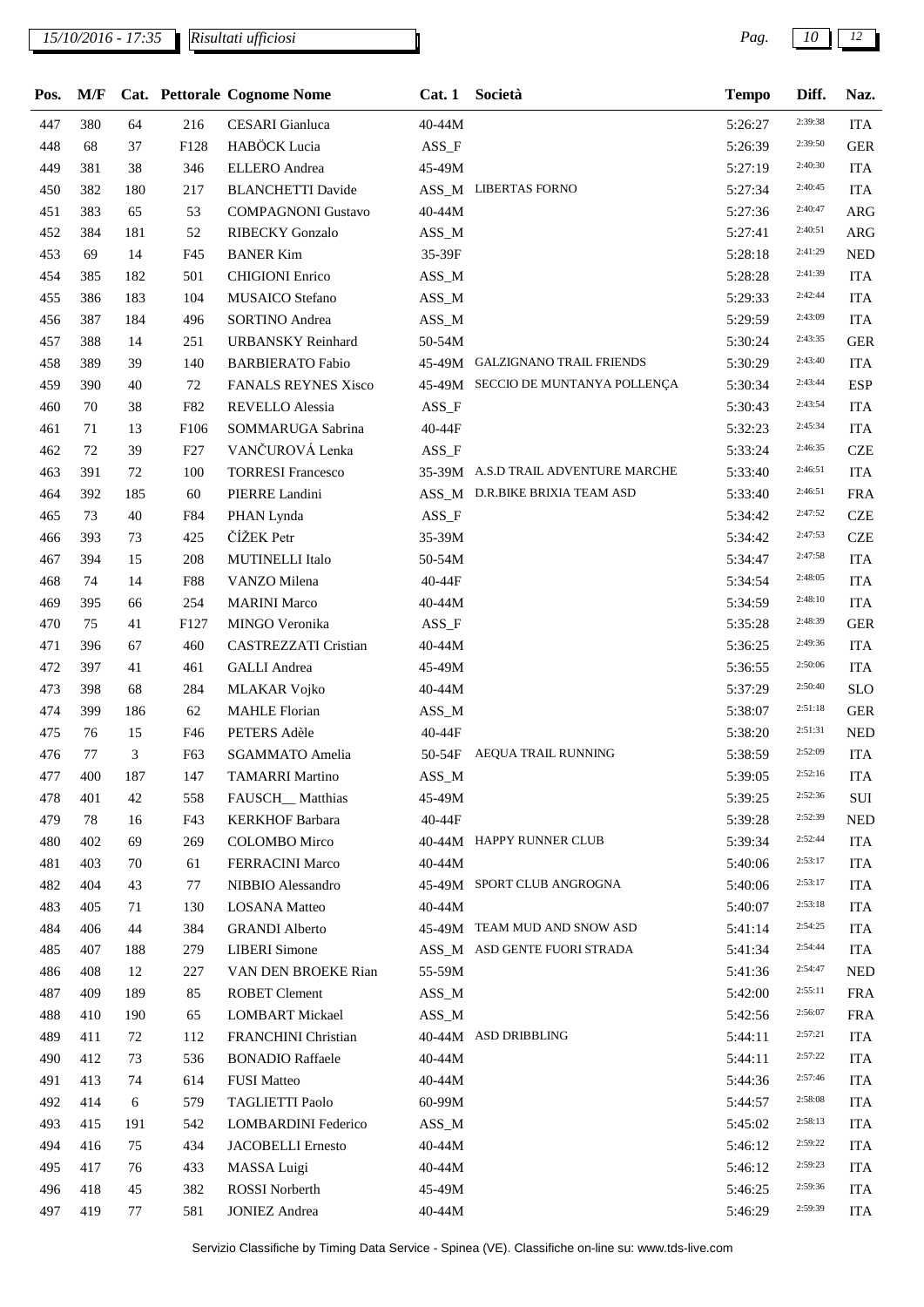## *15/10/2016 - 17:35 Pag. 11 12*

*Risultati ufficiosi*

| Pos. | M/F |     |                  | Cat. Pettorale Cognome Nome      | Cat.1    | Società                            | <b>Tempo</b> | Diff.   | Naz.       |
|------|-----|-----|------------------|----------------------------------|----------|------------------------------------|--------------|---------|------------|
| 498  | 79  | 15  | F41              | <b>MENDONCA</b> Sonia            |          | 35-39F MADEIRA TRAIL TEAM          | 5:46:30      | 2:59:41 | POR        |
| 499  | 420 | 78  | 370              | <b>CHAVES Narciso</b>            |          | 40-44M MADEIRA TRAIL TEAM          | 5:46:30      | 2:59:41 | POR        |
| 500  | 421 | 74  | 525              | <b>BENCKER</b> Johan             | 35-39M   |                                    | 5:46:32      | 2:59:43 | <b>SWE</b> |
| 501  | 422 | 16  | 94               | VILANOVA CANTALLOPS J            |          | 50-54M SECCIO DE MUNTANYA POLLENÇA | 5:46:56      | 3:00:07 | <b>ESP</b> |
| 502  | 423 | 75  | 410              | <b>ADERHOLZ Johannes</b>         | 35-39M   |                                    | 5:47:13      | 3:00:24 | <b>GER</b> |
| 503  | 424 | 13  | 259              | <b>ESPOSITO Vitaliano</b>        |          | 55-59M AEQUA TRAIL RUNNING         | 5:47:43      | 3:00:54 | <b>ITA</b> |
| 504  | 425 | 46  | 50               | <b>TONIOLO</b> Stefano           | 45-49M   |                                    | 5:48:08      | 3:01:19 | <b>ITA</b> |
| 505  | 426 | 192 | 479              | DELLA PIETRA Erich               | $ASS\_M$ |                                    | 5:48:22      | 3:01:33 | <b>ITA</b> |
| 506  | 80  | 42  | F52              | DE REUS Renate                   | $ASS_F$  |                                    | 5:49:09      | 3:02:20 | <b>NED</b> |
| 507  | 427 | 47  | 534              | PIAZZA Fabio                     | 45-49M   |                                    | 5:50:51      | 3:04:02 | <b>ITA</b> |
| 508  | 428 | 193 | 533              | <b>ZULLO</b> Simone              | $ASS\_M$ |                                    | 5:50:51      | 3:04:02 | <b>ITA</b> |
| 509  | 429 | 194 | 86               | <b>BUGNA</b> Alberto             | $ASS\_M$ |                                    | 5:51:18      | 3:04:29 | <b>ITA</b> |
| 510  | 430 | 195 | 498              | <b>CALVO Flavio</b>              | ASS_M    |                                    | 5:51:21      | 3:04:32 | $\rm SUI$  |
| 511  | 431 | 17  | 569              | WICKEL Henrik                    | 50-54M   |                                    | 5:51:42      | 3:04:53 | <b>GER</b> |
| 512  | 432 | 48  | 493              | <b>BAZZONI</b> Franco            | 45-49M   |                                    | 5:51:55      | 3:05:06 | <b>ITA</b> |
| 513  | 433 | 196 | 537              | <b>ROVISI Davide</b>             | $ASS\_M$ |                                    | 5:52:11      | 3:05:22 | <b>ITA</b> |
| 514  | 81  | 43  | F <sub>105</sub> | DE BIASIO Susanna                | $ASS_F$  |                                    | 5:52:12      | 3:05:22 | <b>ITA</b> |
| 515  | 434 | 18  | 105              | <b>BURATTI Paolo</b>             |          | 50-54M CARVICO SKYRUNNING          | 5:52:13      | 3:05:24 | <b>ITA</b> |
| 516  | 82  | 44  | F89              | <b>PUCKAITE</b> Agne             | $ASS_F$  |                                    | 5:52:54      | 3:06:05 | <b>LTU</b> |
| 517  | 435 | 79  | 171              | <b>GAI Paolo</b>                 | 40-44M   |                                    | 5:53:03      | 3:06:14 | <b>ITA</b> |
| 518  | 436 | 49  | 412              | NUSSBAUMER Armin                 | 45-49M   |                                    | 5:53:30      | 3:06:40 | <b>ITA</b> |
| 519  | 437 | 197 | 138              | TAVERES FERNANDES Rica           |          | ASS_M COIMBRA TRAIL RUNNING        | 5:54:01      | 3:07:12 | POR        |
| 520  | 438 | 76  | 178              | <b>LOPEZ Mauricio</b>            | 35-39M   |                                    | 5:54:24      | 3:07:35 | <b>FRA</b> |
| 521  | 439 | 50  | 447              | <b>RIGONI Nicola</b>             | 45-49M   |                                    | 5:54:50      | 3:08:01 | <b>ITA</b> |
| 522  | 440 | 80  | 401              | <b>SANTI Simone</b>              |          | 40-44M TEAM MUD AND SNOW ASD       | 5:56:14      | 3:09:25 | <b>ITA</b> |
| 523  | 441 | 51  | 80               | <b>CUCCHIETTI Marco</b>          | 45-49M   |                                    | 5:56:47      | 3:09:57 | <b>ITA</b> |
| 524  | 442 | 81  | 580              | <b>BORGATO Emanuele</b>          | 40-44M   |                                    | 5:57:42      | 3:10:53 | <b>ITA</b> |
| 525  | 83  | 17  | F25              | <b>CHAVES</b> Graciela           |          | 40-44F MADEIRA TRAIL TEAM          | 5:57:53      | 3:11:04 | POR        |
| 526  | 443 | 52  | 350              | <b>GOUVEIA E SILVA Frederico</b> |          | 45-49M MADEIRA TRAIL TEAM          | 5:57:53      | 3:11:04 | POR        |
| 527  | 84  | 45  | F35              | <b>KRAH</b> Tamara               | ASS_F    |                                    | 5:58:34      | 3:11:45 | <b>GER</b> |
| 528  | 85  | 18  | F53              | HANNESSEN Jantiene               | 40-44F   |                                    | 5:58:45      | 3:11:56 | <b>NED</b> |
| 529  | 444 | 198 | 553              | <b>ZENTI Andrea</b>              | ASS_M    |                                    | 5:59:24      | 3:12:35 | <b>ITA</b> |
| 530  | 445 | 199 | 552              | <b>BONOMINI</b> Giovanni Luca    | $ASS\_M$ |                                    | 5:59:49      | 3:13:00 | <b>ITA</b> |
| 531  | 446 | 82  | 139              | SUNDQVIST Joel                   | 40-44M   |                                    | 6:00:26      | 3:13:37 | <b>USA</b> |
| 532  | 447 | 200 | 278              | CAMPONOGARA Federico             | ASS_M    |                                    | 6:00:57      | 3:14:08 | <b>ITA</b> |
| 533  | 448 | 53  | 287              | <b>RIMONDI Paolo</b>             |          | 45-49M ASD CORRIFERRARA            | 6:03:36      | 3:16:46 | <b>ITA</b> |
| 534  | 449 | 201 | 68               | <b>BAUDIN Bastien</b>            | ASS_M    |                                    | 6:05:19      | 3:18:30 | <b>FRA</b> |
| 535  | 86  | 16  | F114             | RUTTA Chiara Verdiana            | 35-39F   |                                    | 6:06:13      | 3:19:24 | <b>ITA</b> |
| 536  | 450 | 54  | 195              | FIORIO Sergio                    |          | 45-49M A.S.D. VERONA TRAIL RUNNERS | 6:06:16      | 3:19:27 | <b>ITA</b> |
| 537  | 87  | 19  | F54              | <b>OOSTRA</b> Nienke             | 40-44F   |                                    | 6:06:30      | 3:19:41 | <b>NED</b> |
| 538  | 451 | 14  | 571              | NAVONI Edoardo                   | 55-59M   |                                    | 6:06:35      | 3:19:46 | <b>ITA</b> |
| 539  | 452 | 77  | 200              | <b>GRANELLO Stefano</b>          | 35-39M   |                                    | 6:07:38      | 3:20:49 | <b>ITA</b> |
| 540  | 453 | 55  | 326              | <b>BISATO Devis</b>              | 45-49M   |                                    | 6:07:38      | 3:20:49 | <b>ITA</b> |
| 541  | 454 | 19  | 255              | <b>COGHI</b> Luca                | 50-54M   |                                    | 6:09:38      | 3:22:49 | <b>ITA</b> |
| 542  | 455 | 20  | 639              | <b>GUIDETTI</b> Andrea           | 50-54M   |                                    | 6:10:51      | 3:24:02 | <b>ITA</b> |
| 543  | 456 | 7   | 260              | <b>GRAGNANIELLO Antimo</b>       |          | 60-99M RUNNING-SAVIANO             | 6:11:42      | 3:24:53 | <b>ITA</b> |
| 544  | 88  | 46  | F81              | HENZMANN Isabelle                | $ASS_F$  |                                    | 6:11:42      | 3:24:53 | SUI        |
| 545  | 457 | 56  | 347              | DE CONTI Christian               | 45-49M   |                                    | 6:16:14      | 3:29:25 | <b>ITA</b> |
| 546  | 89  | 20  | F67              | <b>DELFIORE</b> Laura            | 40-44F   |                                    | 6:16:14      | 3:29:25 | <b>ITA</b> |
| 547  | 458 | 202 | 636              | <b>LIVER Jack Boris</b>          | ASS_M    |                                    | 6:16:14      | 3:29:25 | SUI        |
| 548  | 459 | 203 | 539              | <b>BIASETTI</b> Gabriele         | $ASS\_M$ |                                    | 6:16:23      | 3:29:34 | <b>ITA</b> |
|      |     |     |                  |                                  |          |                                    |              |         |            |